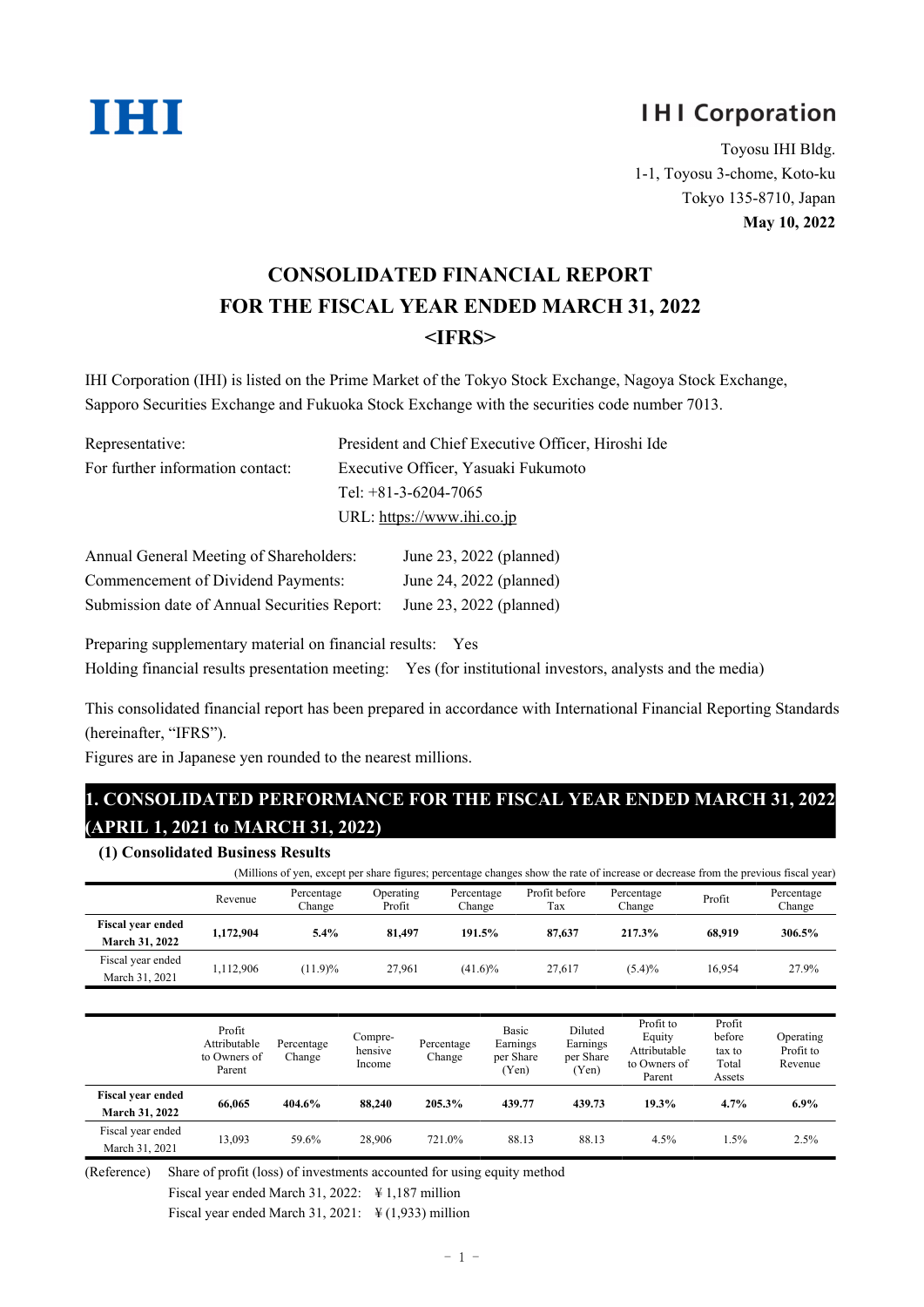#### **(2) Consolidated Financial Position**

|                      |                     |         |                                            |                                                        | (Millions of yen)                                                |
|----------------------|---------------------|---------|--------------------------------------------|--------------------------------------------------------|------------------------------------------------------------------|
|                      | <b>Total Assets</b> | Equity  | Equity Attributable to<br>Owners of Parent | Ratio of Equity<br>Attributable to<br>Owners of Parent | Equity Attributable<br>to Owners of Parent<br>per Share<br>(Yen) |
| As of March 31, 2022 | 1,879,673           | 407,039 | 382,134                                    | 20.3%                                                  | 2,526.33                                                         |
| As of March 31, 2021 | 1,832,891           | 327,727 | 300,769                                    | 16.4%                                                  | 2,025.18                                                         |
|                      |                     |         |                                            |                                                        |                                                                  |

#### **(3) Consolidated Cash Flows**

|                          |                                                |                                         |                                                | (Millions of yen)                                 |
|--------------------------|------------------------------------------------|-----------------------------------------|------------------------------------------------|---------------------------------------------------|
|                          | Cash Flows from<br><b>Operating Activities</b> | Cash Flows from Investing<br>Activities | Cash Flows from<br><b>Financing Activities</b> | Cash and Cash Equivalents<br>at the End of Period |
| <b>Fiscal year ended</b> | 114,155                                        | 27,926                                  | (121, 489)                                     | 145,489                                           |
| <b>March 31, 2022</b>    |                                                |                                         |                                                |                                                   |
| Fiscal year ended        |                                                |                                         |                                                |                                                   |
| March 31, 2021           | 36,380                                         | (40, 482)                               | (23,712)                                       | 120,766                                           |

## **2. DIVIDENDS**

|                                      |                  | Dividends per Share |                 |                                                          |                                            | Ratio of                                                                          |
|--------------------------------------|------------------|---------------------|-----------------|----------------------------------------------------------|--------------------------------------------|-----------------------------------------------------------------------------------|
| (Record Date)                        | Interim<br>(Yen) | Year-end<br>(Yen)   | Annual<br>(Yen) | Total Amount of<br>Dividend Payment<br>(Millions of yen) | Dividend Payout<br>Ratio<br>(Consolidated) | Dividend to<br>Equity<br>Attributable to<br>Owners of<br>Parent<br>(Consolidated) |
| Fiscal year ended<br>March 31, 2021  | 0.00             | 0.00                | 0.00            |                                                          |                                            |                                                                                   |
| <b>Fiscal year ended</b>             |                  |                     |                 |                                                          |                                            |                                                                                   |
| <b>March 31, 2022</b>                | 30.00            | 40.00               | 70.00           | 10,629                                                   | 15.9%                                      | 3.1%                                                                              |
| Fiscal year ending<br>March 31, 2023 | 40.00            | 40.00               | 80.00           |                                                          | 30.4%                                      |                                                                                   |
| (Forecast)                           |                  |                     |                 |                                                          |                                            |                                                                                   |

## **3. CONSOLIDATED FORECASTS OF RESULTS FOR THE FISCAL YEAR ENDING MARCH 31, 2023 (APRIL 1, 2022 to MARCH 31, 2023)**

|           | (Millions of yen, except per share figures; percentages show the rate of changes from the previous fiscal year) |       |                         |           |                      |            |                                            |                |                                             |
|-----------|-----------------------------------------------------------------------------------------------------------------|-------|-------------------------|-----------|----------------------|------------|--------------------------------------------|----------------|---------------------------------------------|
|           | Revenue                                                                                                         |       | <b>Operating Profit</b> |           | Profit before<br>Tax |            | Profit Attributable<br>to Owners of Parent |                | <b>Basic Earnings</b><br>per Share<br>(Yen) |
| Full-year | 1.300.000                                                                                                       | 10.8% | 75,000                  | $(8.0)\%$ | 65,000               | $(25.8)\%$ |                                            | 40,000 (39.5)% | 263.41                                      |

(Note) Please refer to "A. Forecasts of consolidated results" of "(2) FUTURE OUTLOOK" in "1. SUMMARY OF BUSINESS RESULTS" on page 10 for the suppositions that form the assumptions for the forecasts above and related matters.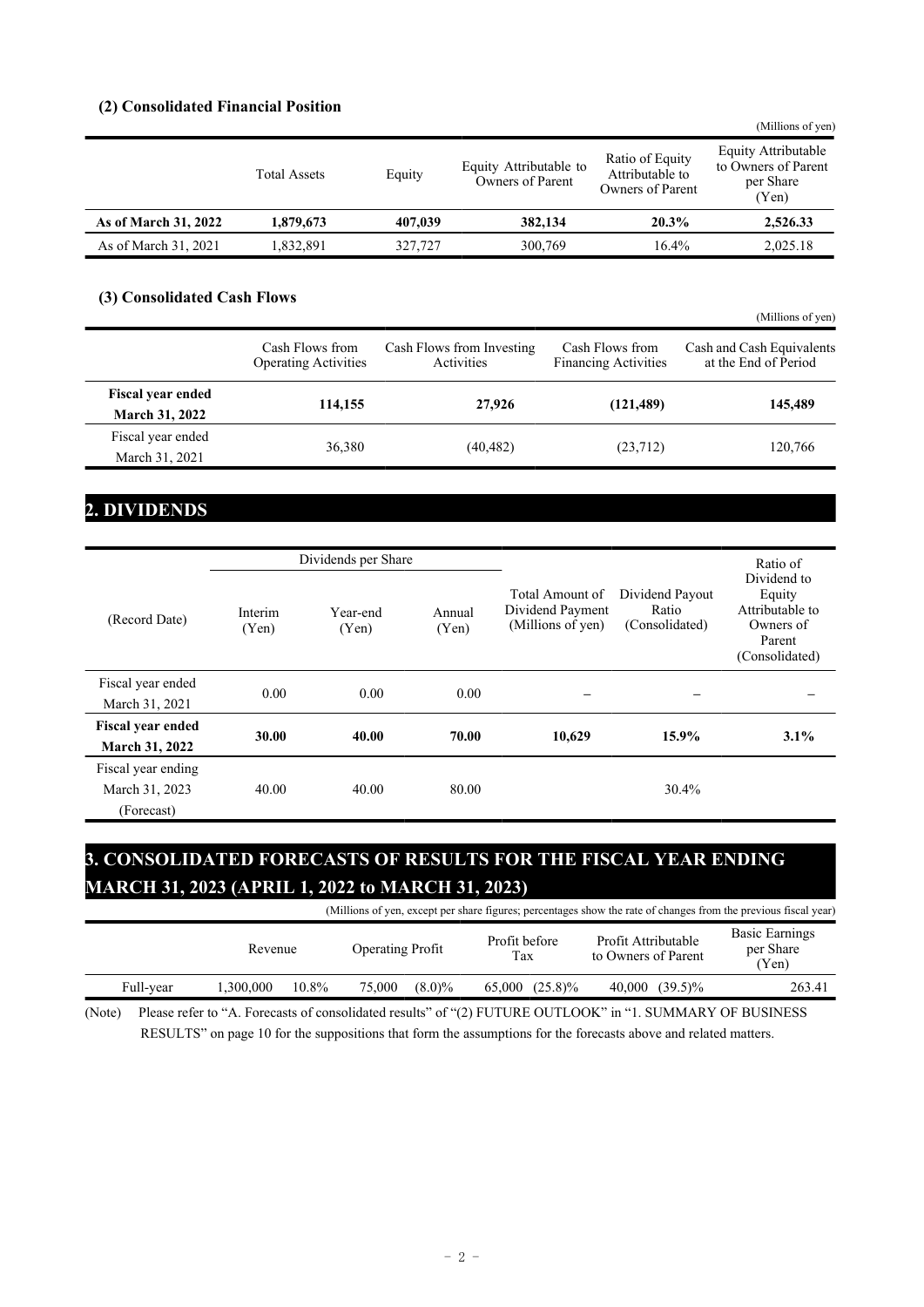### **\* NOTES**

**(1) Changes in significant subsidiaries during the period (Changes in specified subsidiaries accompanying changes in scope of consolidation):** Not applicable

#### **(2) Changes in accounting policies and changes in accounting estimates**

- (i) Changes in accounting policies required by IFRS: Not applicable
- (ii) Changes in accounting policies due to other reasons: Not applicable
- (iii) Changes in accounting estimates: Not applicable

#### **(3) Number of shares issued (Ordinary shares):**

| (1)  | Number of shares issued at the end of the period (including treasury shares) |                    |  |  |  |  |  |  |  |
|------|------------------------------------------------------------------------------|--------------------|--|--|--|--|--|--|--|
|      | As of March 31, 2022                                                         | 154,679,954 shares |  |  |  |  |  |  |  |
|      | As of March 31, 2021                                                         | 154,679,954 shares |  |  |  |  |  |  |  |
| (11) | Number of treasury shares owned at the end of the period                     |                    |  |  |  |  |  |  |  |
|      | As of March 31, 2022                                                         | 3,419,631 shares   |  |  |  |  |  |  |  |
|      | As of March 31, 2021                                                         | 6,165,348 shares   |  |  |  |  |  |  |  |
|      | (iii) Average number of shares outstanding during the period                 |                    |  |  |  |  |  |  |  |
|      | Fiscal year ended March 31, 2022                                             | 150,225,564 shares |  |  |  |  |  |  |  |
|      | Fiscal year ended March 31, 2021                                             | 148,561,021 shares |  |  |  |  |  |  |  |

## **(REFERENCE) OVERVIEW OF NON-CONSOLIDATED PERFORMANCE (JAPANESE GAAP)**

### **NON-CONSOLIDATED PERFORMANCE FOR THE FISCAL YEAR ENDED MARCH 31, 2022 (APRIL 1, 2021 to MARCH 31, 2022)**

#### **(1) Non-Consolidated Business Results**

|                                            |           |                      | (Millions of yen, except per share figures; percentages show the rate of increase or decrease from the fiscal year) |                      |                    |                      |        |                      |
|--------------------------------------------|-----------|----------------------|---------------------------------------------------------------------------------------------------------------------|----------------------|--------------------|----------------------|--------|----------------------|
|                                            | Net Sales | Percentage<br>Change | Operating Profit                                                                                                    | Percentage<br>Change | Ordinary<br>Profit | Percentage<br>Change | Profit | Percentage<br>Change |
| <b>Fiscal year ended</b><br>March 31, 2022 | 423,640   | 4.4%                 | (24, 118)                                                                                                           |                      | 8.377              |                      | 46.084 | 187.8%               |
| Fiscal year ended<br>March 31, 2021        | 405,845   | $(34.6)\%$           | (31, 632)                                                                                                           |                      | (1,927)            |                      | 16.012 | -                    |

|                                            | <b>Basic Earnings</b><br>per Share<br>(Yen) | <b>Diluted Earnings</b><br>per Share<br>(Yen) |
|--------------------------------------------|---------------------------------------------|-----------------------------------------------|
| <b>Fiscal year ended</b><br>March 31, 2022 | 306.76                                      | 306.74                                        |
| Fiscal year ended<br>March 31, 2021        | 107.78                                      | 107.78                                        |

#### **(2) Non-Consolidated Financial Position**

|                      | <b>Total Assets</b> | Net Assets | <b>Equity to Total Assets</b> | Net Assets per Share<br>(Yen) |
|----------------------|---------------------|------------|-------------------------------|-------------------------------|
| As of March 31, 2022 | 1,228,221           | 299,167    | 24.3%                         | 1.976.14                      |
| As of March 31, 2021 | 1,193,715           | 250.112    | 20.9%                         | .681.31                       |

(Millions of yen, except per share figures)

(Reference) Equity at the end of the period (non-consolidated)

As of March 31, 2022: ¥298,912 million

As of March 31, 2021: ¥249,699 million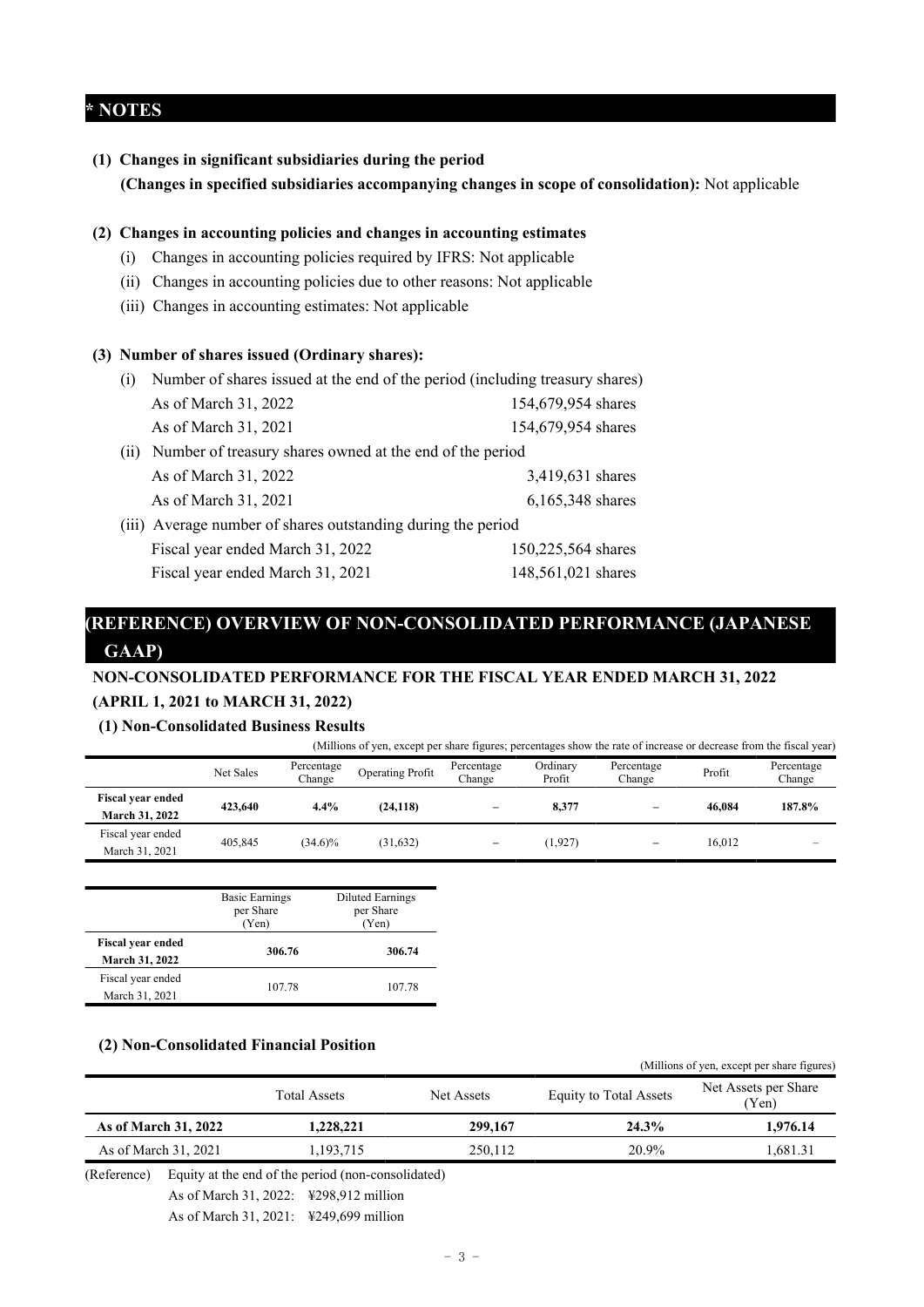#### \* This consolidated financial report is not subjected to the audit by certified public accountant or accounting auditor.

#### \* Proper use of forecast of results, and other special matters

(Cautionary statements on forward-looking statements)

Earnings estimates made in this report and other statements that are not historical facts are forward-looking statements about the future performance of the IHI Group. These statements are based on management's assumptions and beliefs in light of the information currently available to it and therefore readers should not place undue reliance on them. IHI cautions that a number of important factors such as political and general economic conditions and the yen exchange rate including its rate against US dollar could cause actual results to differ materially from those discussed in the forward-looking statements, etc.

(How to obtain supplementary material on financial results)

The supplementary material on financial results shall be posted on IHI's website.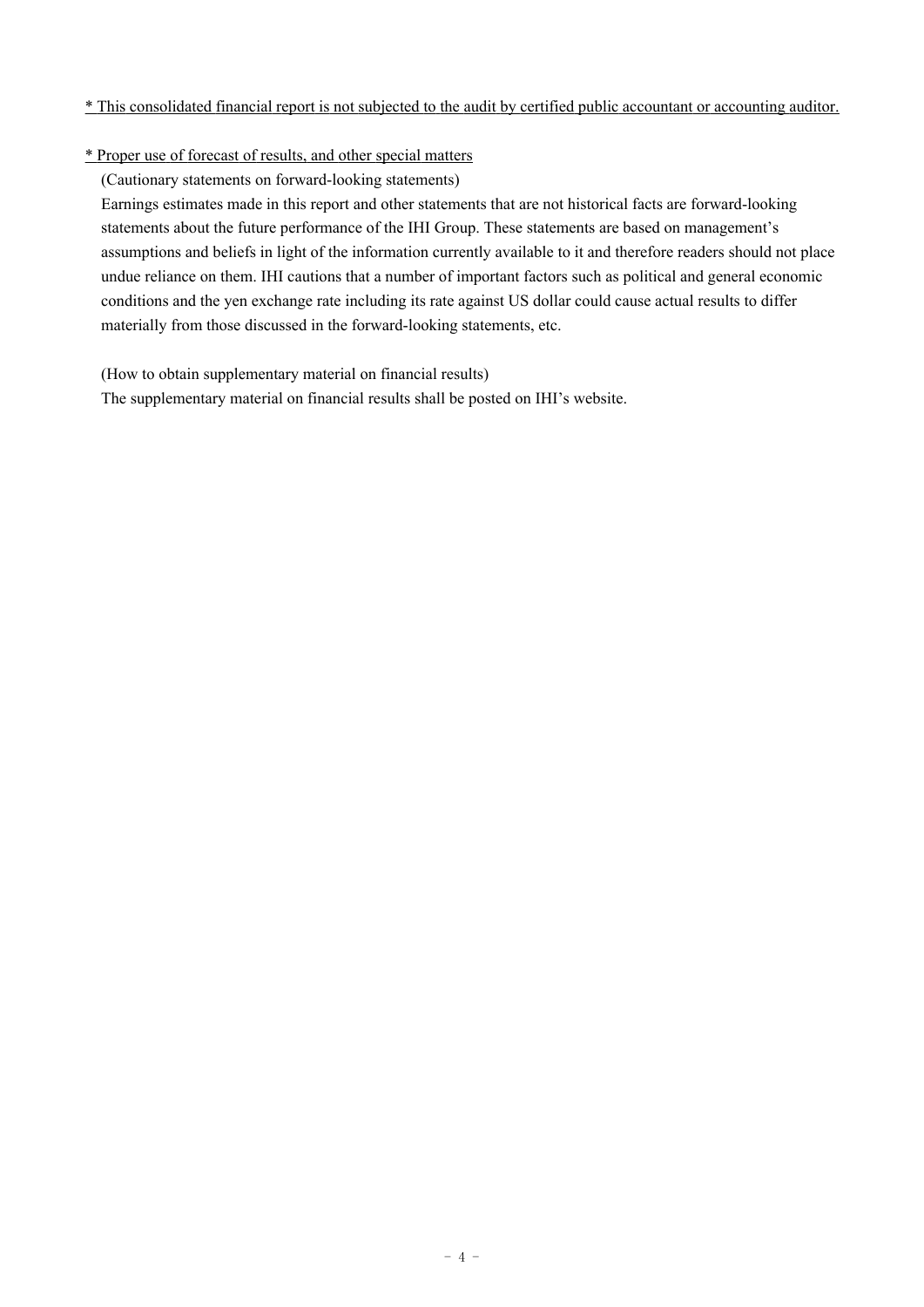### **(1) SUMMARY OF BUSINESS RESULTS AND FINANCIAL POSITION**

#### A. Summary of business results for the fiscal year ended March 31, 2022

Economy that had been imposed by the spread of COVID-19, and these have been thought as signs of a revivals in production and consumption activity, but the prolongation of the impact of semiconductor shortages and soaring raw material prices have hindered it. Furthermore, there are concerns about the adverse effects of the yen's rapid depreciation, and soaring energy prices. For the world economy, the spread of vaccinations and implementation of economic policies led to signs of a revival, primarily in Europe and the U.S. However, outlook is becoming more uncertain due to Russian's invasion of Ukraine, the expansion of economic sanctions by each country, and the spread of new variants of COVID-19 leading to the imposition of restrictions on economic activities in some regions of China.

In the IHI Group's main business, the Civil aero engines Business has been affected by COVID-19 and the recovery of the demand for aero transportation on long-distance international flights is still slow although it is prevailing an easing of restriction on immigration at some regions. On the other hand, the demand for aero transportation on domestic in Japan and short distance international routes is recovering. Along with this the sales of spare parts continue to be on the rise. In the Vehicular turbochargers Business, the production adjustment in the automobile industry has been prolonged and the units of delivery are sluggish although some regions are heading for recovery of the units, therefore it is expected that the recovery will not take place before the second half of FY2022.

The IHI Group positioned the period up to FY2022 as a period of preparation and transition towards business reforms to deal with this business environmental change and drew up "Project Change" to implement it. In accordance with "Project Change", the IHI Group is aiming to achieve the return to a growth trajectory at an early stage by means of steadily promoting transition to a business structure which is resilient to the business environmental changes, the strengthening of earnings foundations by executing finance strategies and expansion of life cycle businesses.

In addition, the IHI Group is accelerating initiatives for the creation of growth businesses that contribute to materialize sustainable society and promote the reformation of our business portfolio. To secure investment resources for the creation of growth businesses, the IHI Group has sold some investment property in the current fiscal year followed by the previous fiscal year.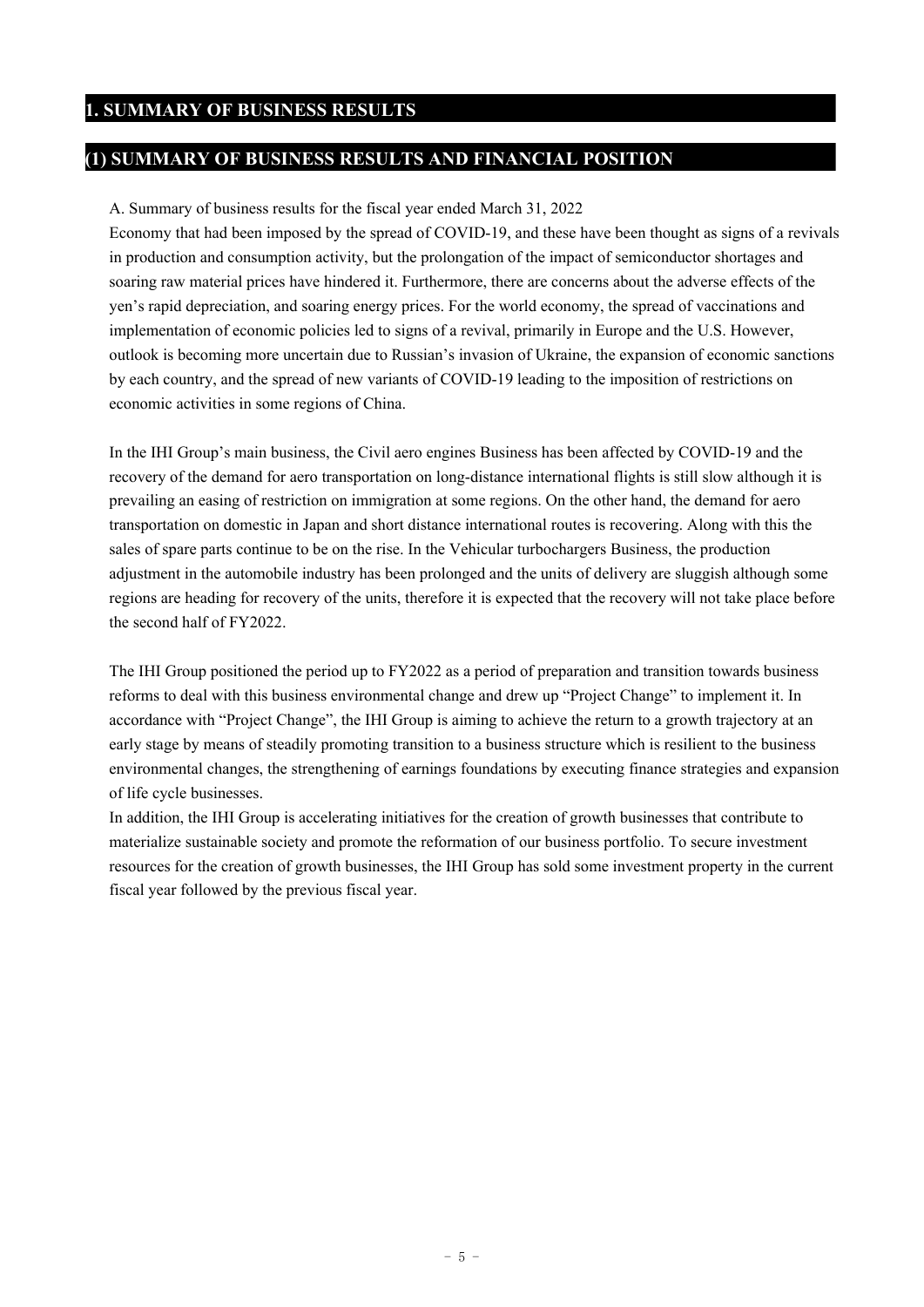The IHI Group publicly announced the "IHI Group's ESG Management" in November 2021, and reiterated its commitment to place ESG at the center of its management. Driven by the corporate culture respecting human rights and flourishing diverse and inclusive workforce, the IHI Group is committing to contribute to solve climate change issues through our business activities and realize a sustainable society which nature and technology work in unity.

With these initiatives, orders received for the current fiscal year were increased by 15.0% from the previous fiscal year to ¥1,261.2 billion and revenue was also increased by 5.4% from the previous fiscal year to ¥1,172.9 billion in the IHI Group.

In terms of profit, although impairment losses of non-current assets were recorded, operating profit increased by ¥53.5 billion to ¥81.4 billion mainly due to increased sales of spare parts in the Civil aero engines Business, increased revenue in the Nuclear energy Business and the Heat treatment and surface engineering Business, and sales of property, plant and equipment. Profit before tax increased by ¥60.0 billion to ¥87.6 billion, an increase in profit margin due to the improvement in share of profit (loss) of investments accounted for using equity method and improvements in foreign exchange gain. Profit attributable to owners of parent increased by ¥52.9 billion to ¥66.0 billion.

The business environments by reportable segment for the fiscal year ended March 31, 2022 are as follows:

#### *Resources, Energy and Environment*

With the rulebook for the Paris Agreement having been finalized at COP26, resulting in the setting of long-term targets for the balance between the volume of greenhouse gases emitted and absorbed for each country, and initiatives to achieve carbon neutrality by 2050 is accelerating also in Japan. Following these circumstances, countries, regions and customers face various issues relating to lower environmental impact. In this Business Area, in addition to promoting efficiency improvements for existing energy infrastructure and the use of ammonia, the IHI Group is working to achieve carbon neutrality by 2050. Under "Project Change", the IHI Group is strengthening earnings foundations by further expanding life cycle businesses and creating growth businesses that will lead to lower environmental impact such as developing technologies for methanation, etc. and entering the small modular reactor market.

#### *Social Infrastructure and Offshore Facilities*

In overseas and Japan, the business environment is becoming more uncertain due to soaring steel prices and transportation costs, logistics disruptions, materialization of geopolitical risk in Ukraine and Myanmar. Under these circumstances, in Japan, as a means of dealing with the progressive deterioration of infrastructure and intensifying natural disasters, conservation work involving maintenance, renovation and repair based on the "Five-Year Acceleration Plan for Disaster Prevention, Disaster Mitigation, and Building National Resilience" is on a rising trend. The public and private sector are also working together on measures to resolve societal issues, such as promoting labor-saving solutions and DX to deal with labor shortages, and developing new materials as an initiative to help achieve carbon neutrality.

In this Business Area, the IHI Group is working on not only construction of infrastructure but also initiatives to roll out and expand life cycle businesses, which include planning, operation, maintenance and conservation, primarily of bridges and water management, both in Japan and overseas so as to offer robust and sustainable social infrastructure systems.

Under "Project Change", the IHI Group is expanding life cycle businesses such as expansion and development of preventive maintenance of bridges and shortening lead time through promoting DX, and creating growth businesses such as upgrading water usage and flood control systems.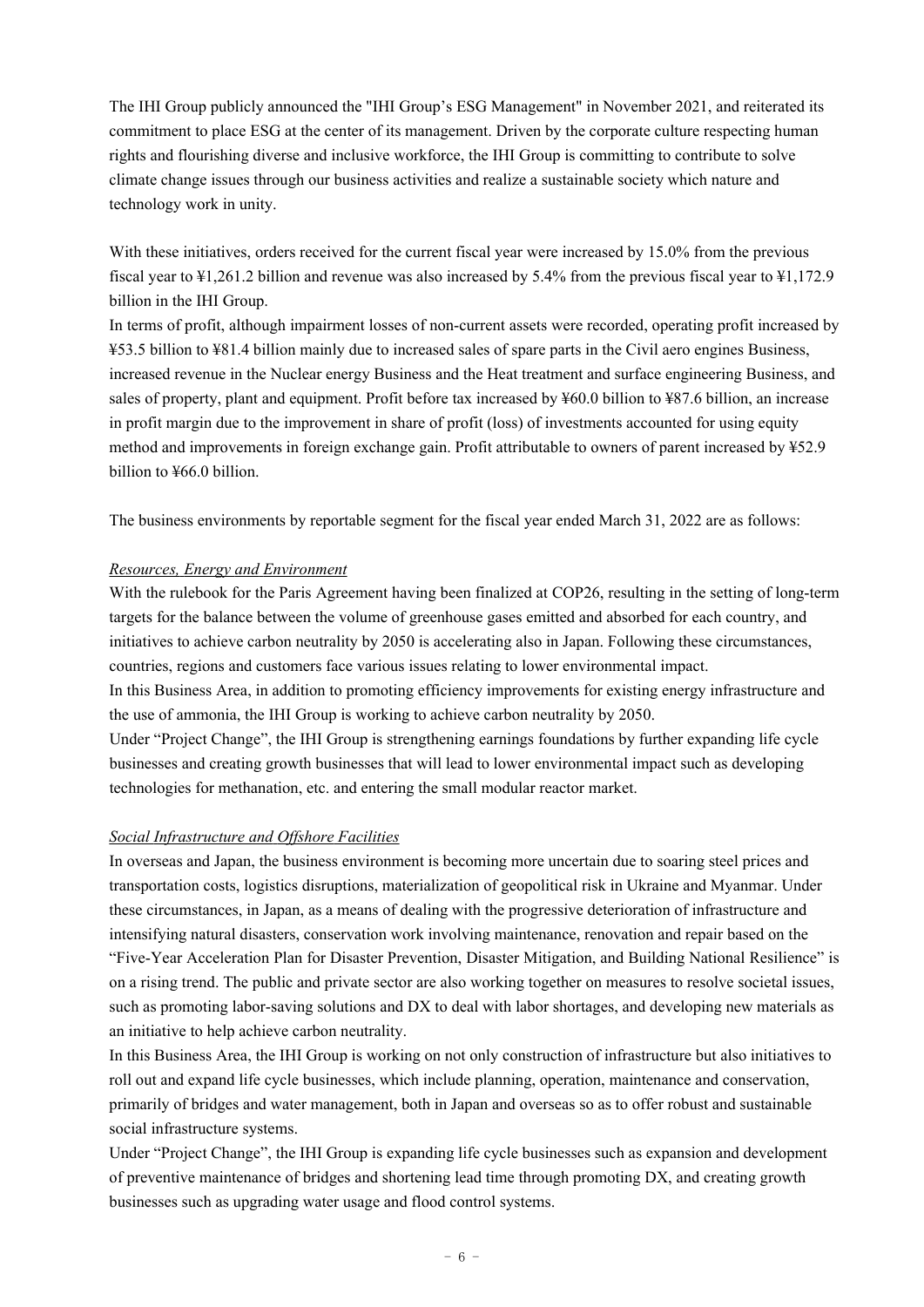#### *Industrial Systems and General-Purpose Machinery*

In the automobile industry, production has been weak due to the prolongation of semiconductor shortages and the spread of COVID-19 in China, and it is expected that the recovery will not take place before the second half of FY2022. Although there are some differences in business conditions, the outlook in other industries is generally uncertain as well due to the shortages and soaring prices of raw materials and parts, surging logistics costs, and security export control issues.

On the other hand, societal changes such as the increasing need for lower environmental impact, the decrease in the productive population, the diversification of consumer demand and the advance of digitalization have formed a megatrend, it is expected that it will lead to an increase in demand for saving energy, automation, saving labor, etc. at our customers going forward. Hence, it is important that we work closely with our customers throughout product and service life cycles, responding promptly and appropriately to the wide range of issues faced by society and customers.

In this Business Area, the IHI Group is contributing to the development of industrial infrastructure by responding to various needs of customers throughout the life cycle through product development that embrace change to environment, proposal of solutions and sophistication of services using digital technology. Under "Project Change", the IHI Group is working to expand life cycle businesses by integrating the service bases of multiple businesses to propose cross-business services to our customers. In the Vehicular turbochargers Business, in addition to strengthening cost structure by lowering the break-even point of existing models, the IHI Group is developing electric turbochargers for fuel cell vehicles.

#### *Aero Engine, Space and Defense*

Aero transportation is recovering gradually, primarily in Europe and the United States, and for our engines that are mounted on relatively new type aircraft, due to their advantage in terms of operating costs including fuel efficiency, its operation has been resumed preferentially, heading for recovery in aftermarket earnings. Nevertheless, the business environment going forward continues to be characterized by uncertainties such as the infection status of COVID-19 and the situation in Ukraine. In order to build a business structure that can overcome changes in the environment, the IHI Group is pursuing further improvements in the cost structure, such as enhancing productivity through more advanced use of DX, and utilize this to open the way to growth. Going forward, in order to give every possible support to customers resuming operation of aircraft as a fullfledged recovery in demand unfolds, the IHI Group is strengthening our response in the aftermarket field, as well as evolving our unique technology and Monozukuri (manufacturing) capabilities. Furthermore, the IHI Group is working to introduce electrification that is predicted to occur and sustainable aviation fuels. Under "Project Change", the IHI Group is strengthening cost structure by improving productivity of newly made engines and building a structure to expand our life cycle businesses, such as beginning operations at the Tsurugashima Aero-Engine Works. In addition, the IHI Group is creating growth businesses through the development of materials for aero engines and next-generation engines.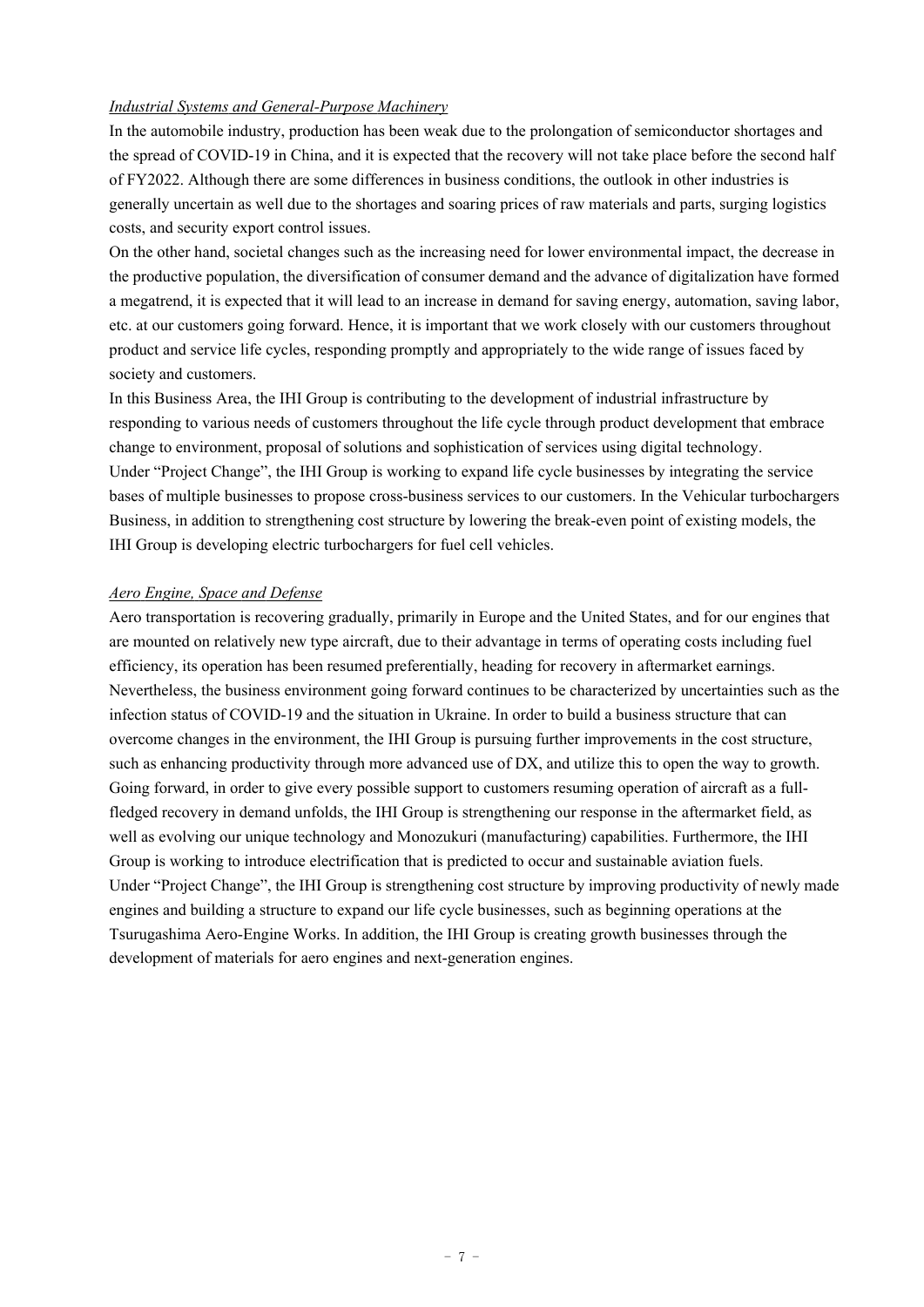|                                                         |                   | Orders received                  |                                 | Fiscal year ended<br>March 31, 2021 |                                        | Fiscal year ended<br>March 31, 2022 |                                        | Changes from the<br>previous fiscal year |                                        |
|---------------------------------------------------------|-------------------|----------------------------------|---------------------------------|-------------------------------------|----------------------------------------|-------------------------------------|----------------------------------------|------------------------------------------|----------------------------------------|
| Reportable<br>segments                                  | ended             | Fiscal year Fiscal year<br>ended | Changes<br>from the<br>previous |                                     |                                        |                                     |                                        | $(\%)$                                   |                                        |
|                                                         | March 31,<br>2021 | March 31,<br>2022                | fiscal year<br>$(\%)$           | Revenue                             | Operating<br>profit<br>$(\text{loss})$ | Revenue                             | Operating<br>profit<br>$(\text{loss})$ | Revenue                                  | Operating<br>profit<br>$(\text{loss})$ |
| Resources, Energy and<br>Environment                    | 274.7             | 373.8                            | 36.1                            | 317.6                               | 19.1                                   | 344.4                               | 22.9                                   | 8.4                                      | 19.9                                   |
| Social Infrastructure and<br><b>Offshore Facilities</b> | 166.1             | 181.0                            | 9.0                             | 157.9                               | 17.1                                   | 167.3                               | 15.3                                   | 5.9                                      | (10.3)                                 |
| Industrial Systems and<br>General-Purpose<br>Machinery  | 365.2             | 384.5                            | 5.3                             | 374.2                               | 11.4                                   | 376.9                               | 12.8                                   | 0.7                                      | 12.3                                   |
| Aero Engine, Space and<br>Defense                       | 268.9             | 304.7                            | 13.3                            | 251.5                               | (40.1)                                 | 265.2                               | (9.3)                                  | 5.5                                      |                                        |
| Reportable Segments<br>total                            | 1,075.0           | 1,244.1                          | 15.7                            | 1,101.4                             | 7.5                                    | 1,154.0                             | 41.8                                   | 4.8                                      | 452.0                                  |
| Others                                                  | 70.7              | 54.7                             | (22.6)                          | 60.5                                | 2.3                                    | 62.7                                | (1.0)                                  | 3.6                                      |                                        |
| Adjustment                                              | (48.7)            | (37.6)                           |                                 | (49.0)                              | 18.0                                   | (43.9)                              | 40.6                                   |                                          |                                        |
| Total                                                   | 1,097.0           | 1,261.2                          | 15.0                            | 1,112.9                             | 27.9                                   | 1,172.9                             | 81.4                                   | 5.4                                      | 191.5                                  |

(Billions of yen)

Results by reportable segment for the fiscal year ended March 31, 2022 are as follows:

Note: Monetary amounts less than first decimal are rounded down, and ratios less than one unit are rounded off.

#### B. Profit Distribution

IHI shall follow its basic policy to pay out stable dividends and determine the amount of dividends after taking into account a broad range of factors, including investments for improvement of corporate value and enhancement and reinforcement of equity capital with a target consolidated dividend payout ratio of around 30%.

In consideration of the profit level for current fiscal year, IHI plans to pay a dividend of ¥70 per share (interim dividend already paid: ¥30, year-end dividend: ¥40) for the fiscal year ended March 31, 2022.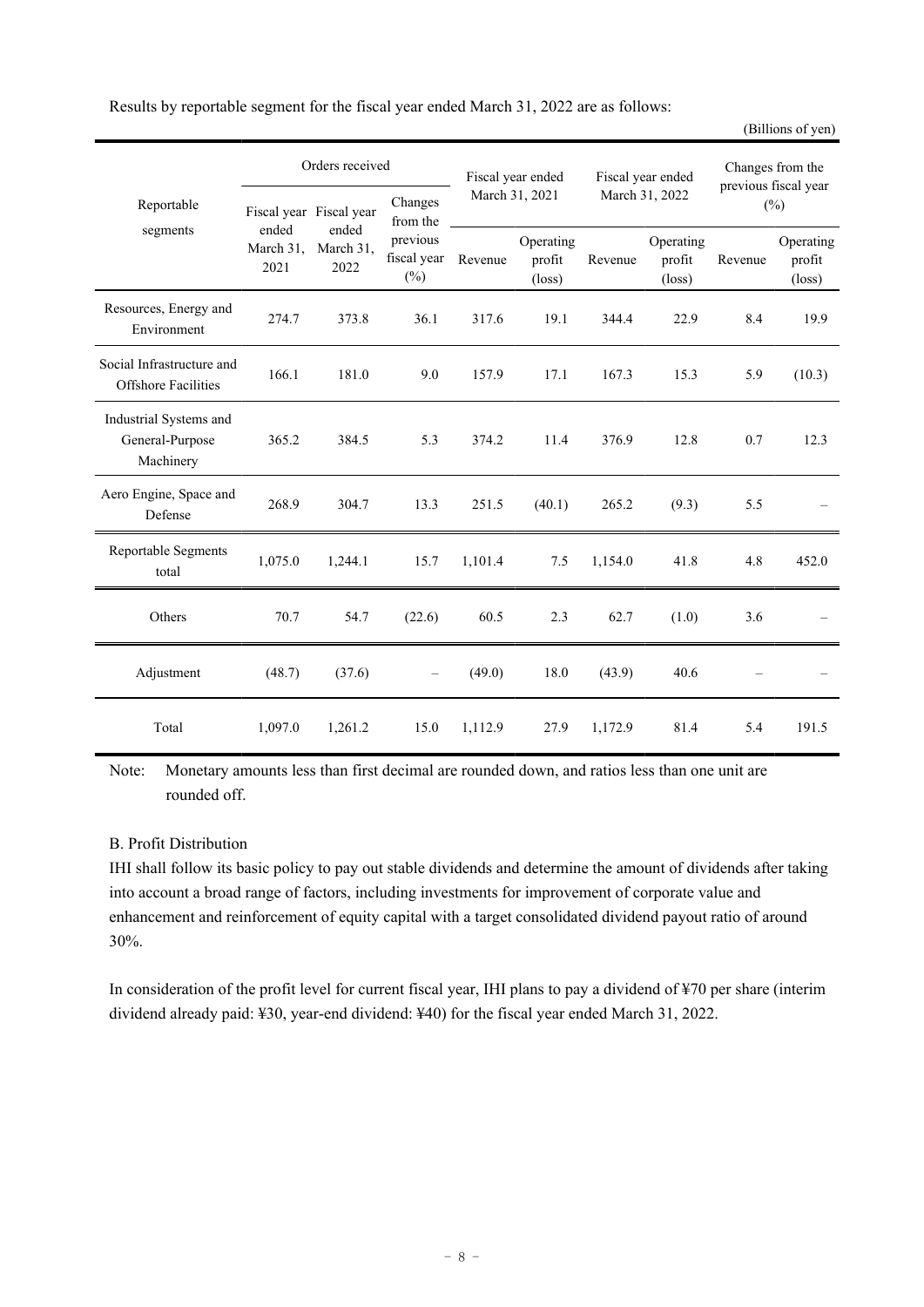C. Summary of financial position for the fiscal year ended March 31, 2022

#### *Assets, liabilities and equity*

Total assets at the end of the fiscal year ended March 31, 2022 were ¥1,879.6 billion, up ¥46.7 billion compared with the end of the previous fiscal year. This was due to increases in cash and cash equivalents, by ¥24.7 billion and contract assets, by ¥14.7 billion, while there were decreases in property, plant and equipment, by ¥22.2 billion.

Total liabilities were ¥1,472.6 billion, down ¥32.5 billion compared with the end of the previous fiscal year. This was due to increases in contract liability, by ¥48.9 billion, while there were decreases in bonds and borrowings(current), by ¥63.1 billion and bonds and borrowings(non-current), by 27.7 billion. The balance on interest-bearing liabilities, including lease liabilities, was ¥505.5 billion, down ¥100.3 billion from the end of the previous fiscal year.

Equity was ¥407.0 billion, up ¥79.3 billion compared with the end of the previous fiscal year. This includes profit attributable to owners of parent of ¥66.0 billion. As a result of the above, the ratio of equity attributable to owners of parent increased from 16.4% at the end of the previous fiscal year to 20.3%.

#### *Cash flows*

At the end of the current fiscal year, the outstanding balance of cash and cash equivalents was ¥145.4 billion, up ¥24.7 billion from the end of the previous fiscal year.

Net cash flows from operating activities were ¥114.1 billion in excess of incomes. This was due to profit excluding the impact of non-cash expenses such as depreciation, amortization, and impairment losses, and increases in contract liabilities.

Net cash flows from investing activities were ¥27.9 billion in excess of incomes. This was due mainly to proceeds from sale of the interest in the land of the Toyosu area and the site of the former Aichi Headquarters Representative's Office, etc., while there were purchases of property, plant and equipment.

Net cash flows from financing activities were ¥121.4 billion in excess of expenditures. This was due to expenditure for repayments of borrowings.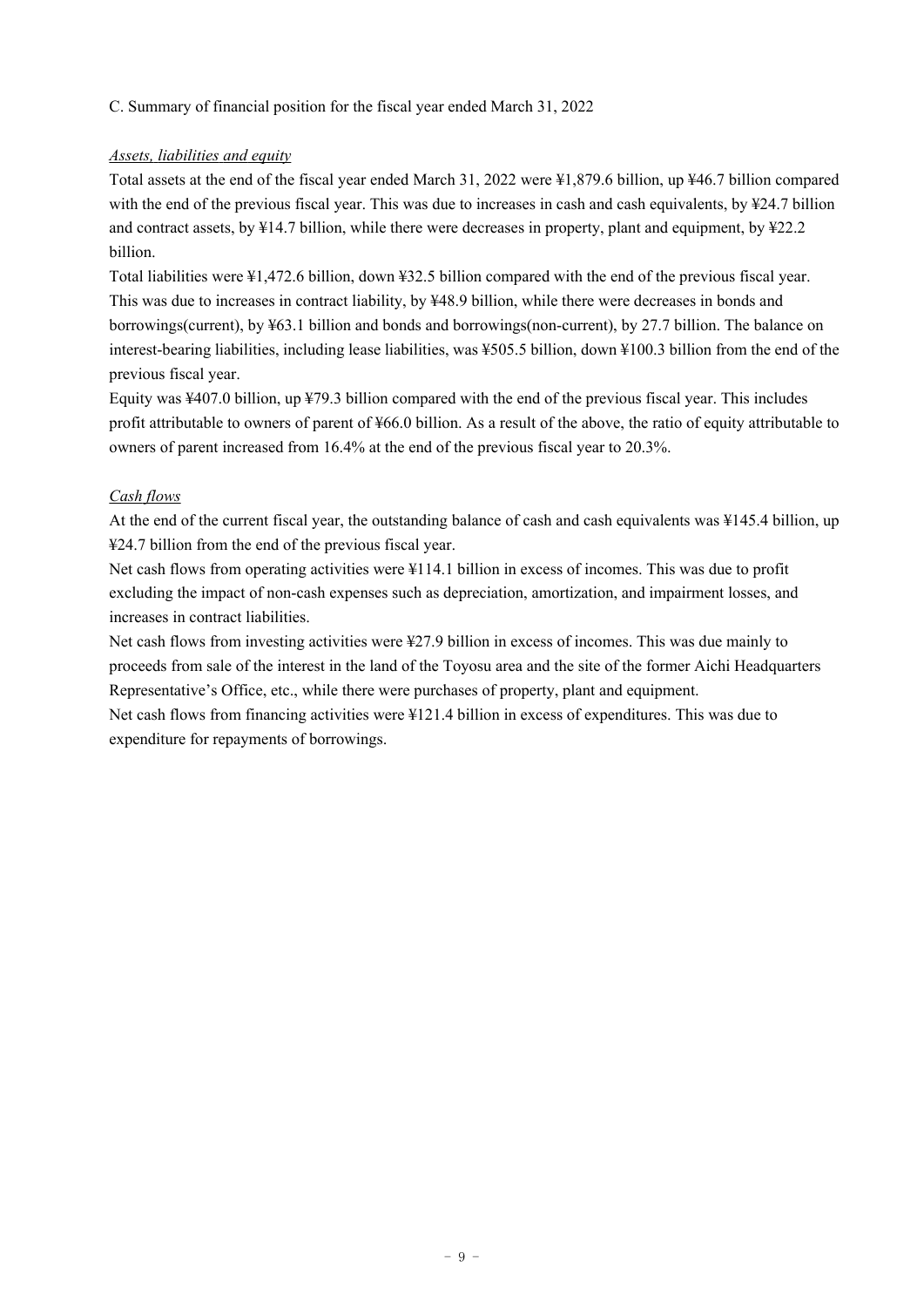## **(2) FUTURE OUTLOOK**

#### A. Forecasts of consolidated results

Economic and social activities are expected to continue and the global economy is expected to recover while taking all possible measures against the spread of COVID-19. However, uncertainty about the economic outlook has been increasing due to monetary tightening in the U.S. and political conflicts between Europe, the U.S. and China in addition to the aforementioned uncertainty such as the expansion of economic sanctions against Russia by each country in response to the invasion of Ukraine, soaring resource and energy prices, and the spread of new variants of COVID-19 leading to the imposition of restrictions on economic activity in some regions of China. Under these circumstances, it is necessary to be aware of risks against soaring raw material prices, fluctuations in the financial and capital markets, and supply side constraints. In the medium and long- term the trend to focus on sustainability is expected to develop, and the responses of governments and companies, particularly with regard to climate change will attract attention.

Under this uncertain business environment, the IHI Group is going ahead to build stronger earnings foundations by preparing multiple scenarios for responding to risks and flexibly implementing appropriate measures in response to changes in the environment.

With regard to the consolidated forecasts of results for the fiscal year ending March 31, 2023, the IHI Group is expecting revenue of ¥1,300.0 billion, operating profit of ¥75.0 billion, profit before tax of ¥65.0 billion, and profit attributable to owners of parent of ¥40.0 billion. Although the management targets set forth in "Project Change" will not be reached, the IHI Group is going to work to achieve the highest level of performance in the company history.

Foreign exchange rate assumed in the above forecasts is ¥115/US\$1.

#### B. Profit distribution

IHI plans to pay a dividend of ¥80 per share (interim dividend:¥40, year-end dividend:¥40) for the fiscal year ending March 31, 2023.

#### **2. SELECTION OF ACCOUNTING STANDARDS**

The IHI Group has adopted the International Financial Reporting Standards (IFRS) from the fiscal year ended March 31, 2021. This change is aimed to facilitate the international comparability of the IHI Group's financial statements in capital markets and to improve the quality of group management through unification of accounting policies.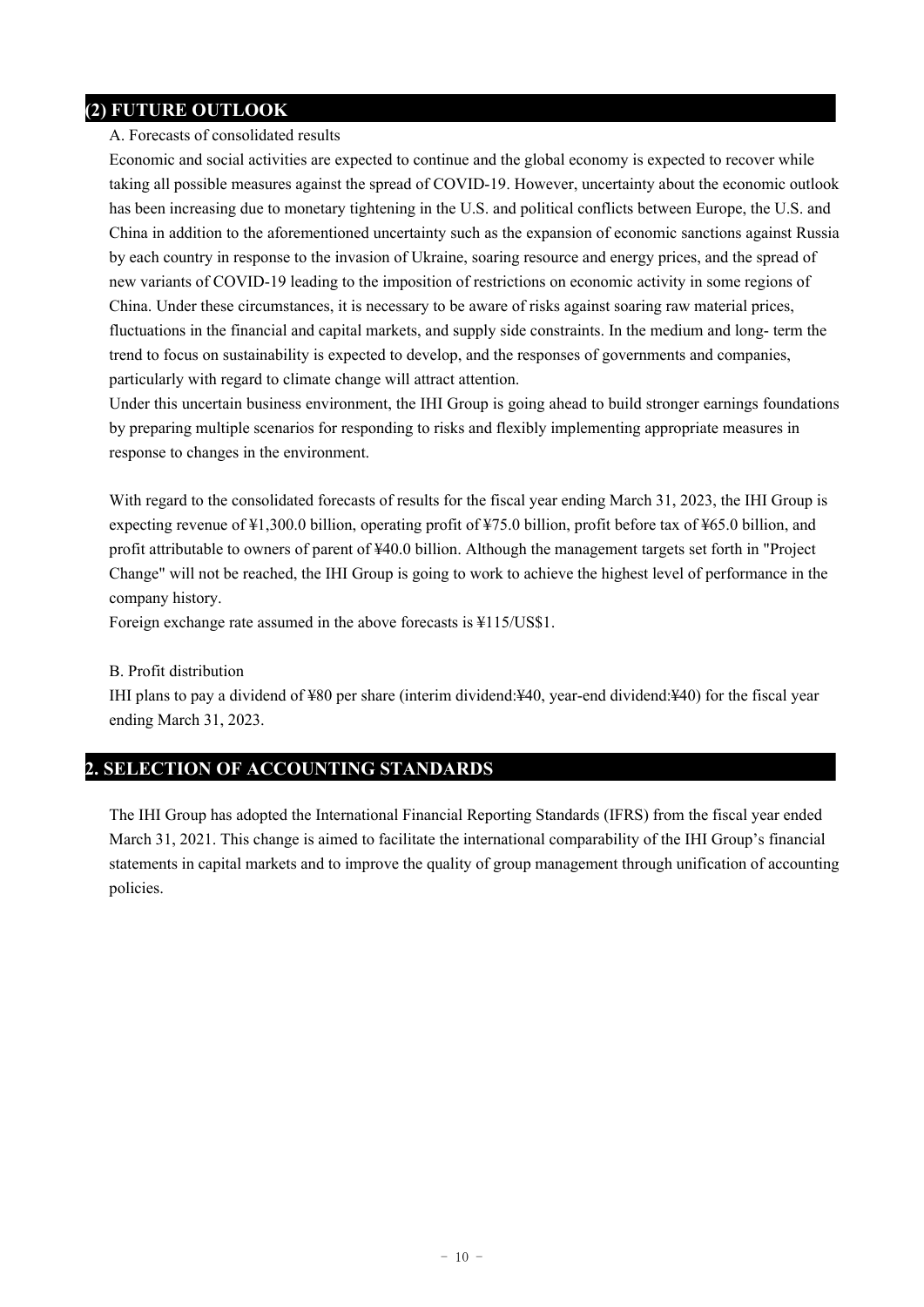## **3. CONSOLIDATED FINANCIAL STATEMENTS AND NOTES THERETO**

## **(1) CONSOLIDATED STATEMENT OF FINANCIAL POSITION**

|                                               |                      | (Millions of yen)    |
|-----------------------------------------------|----------------------|----------------------|
|                                               | As of March 31, 2021 | As of March 31, 2022 |
| <b>Assets</b>                                 |                      |                      |
| <b>Current assets:</b>                        |                      |                      |
| Cash and cash equivalents                     | 120,766              | 145,489              |
| Trade and other receivables                   | 344,535              | 347,998              |
| Contract assets                               | 111,830              | 126,560              |
| Other financial assets                        | 1,391                | 3,193                |
| Inventories                                   | 326,470              | 340,125              |
| Other current assets                          | 41,668               | 60,627               |
| Total current assets                          | 946,660              | 1,023,992            |
| <b>Non-current assets:</b>                    |                      |                      |
| Property, plant and equipment                 | 252,510              | 230,306              |
| Right-of-use assets                           | 117,794              | 109,034              |
| Goodwill                                      | 5,876                | 6,094                |
| Intangible assets                             | 121,265              | 120,998              |
| Investment property                           | 144,183              | 137,679              |
| Investments accounted for using equity method | 48,460               | 56,732               |
| Other financial assets                        | 49,056               | 43,167               |
| Deferred tax assets                           | 70,455               | 78,428               |
| Other non-current assets                      | 76,632               | 73,243               |
| Total non-current assets                      | 886,231              | 855,681              |
| <b>Total assets</b>                           | 1,832,891            | 1,879,673            |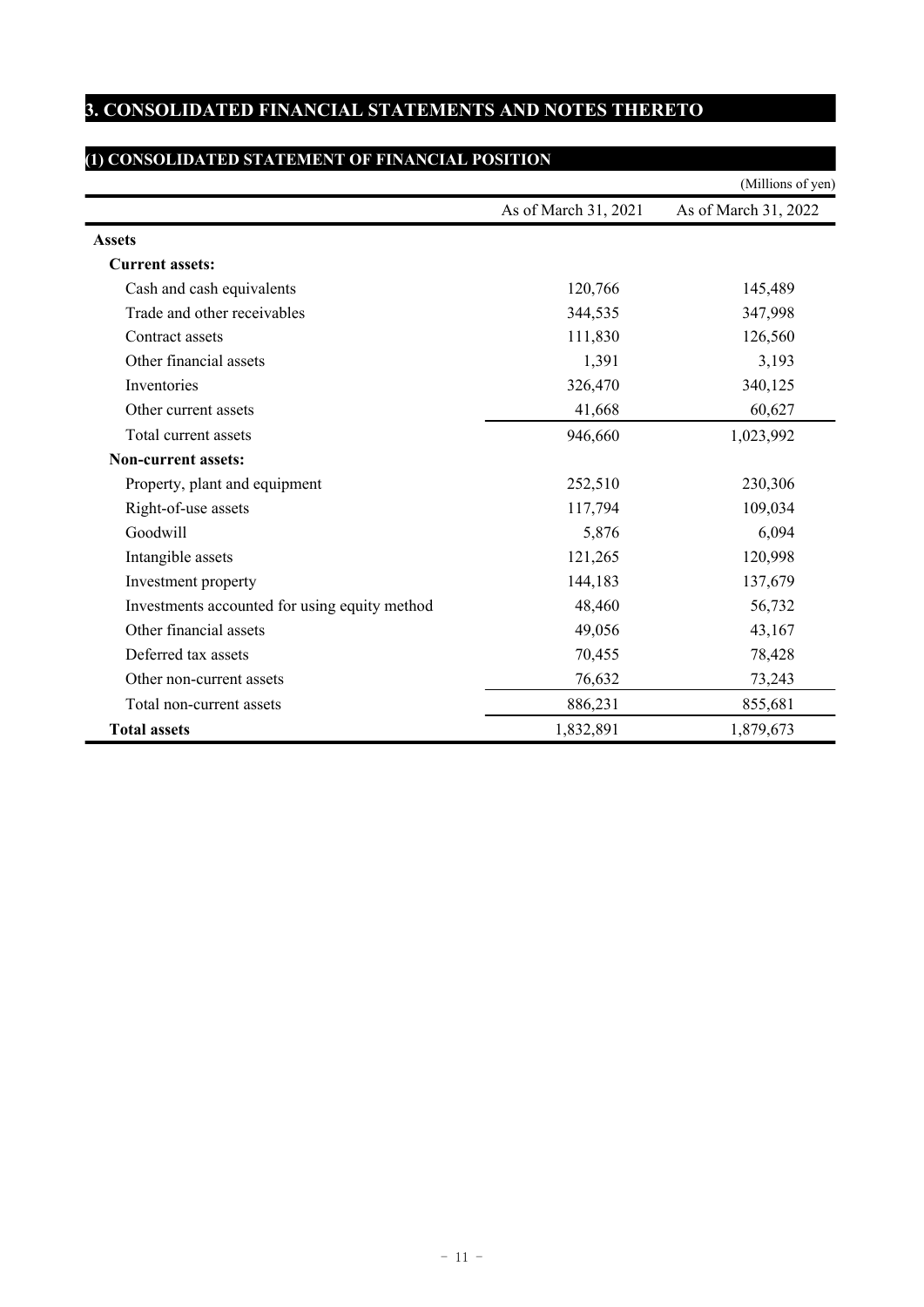|                                               |                      | (Millions of yen)    |
|-----------------------------------------------|----------------------|----------------------|
|                                               | As of March 31, 2021 | As of March 31, 2022 |
| <b>Liabilities</b>                            |                      |                      |
| <b>Current liabilities:</b>                   |                      |                      |
| Trade and other payables                      | 234,451              | 235,414              |
| Bonds and borrowings                          | 158,377              | 95,220               |
| Lease liabilities                             | 17,630               | 17,061               |
| Other financial liabilities                   | 11,742               | 14,636               |
| Income taxes payable                          | 5,125                | 18,005               |
| <b>Contract liabilities</b>                   | 165,818              | 214,726              |
| Provisions                                    | 26,738               | 22,433               |
| Other current liabilities                     | 144,907              | 156,180              |
| Total current liabilities                     | 764,788              | 773,675              |
| <b>Non-current liabilities:</b>               |                      |                      |
| Bonds and borrowings                          | 304,735              | 276,987              |
| Lease liabilities                             | 125,193              | 116,285              |
| Other financial liabilities                   | 103,428              | 103,681              |
| Deferred tax liabilities                      | 3,132                | 3,485                |
| Retirement benefit liability                  | 180,720              | 175,328              |
| Provisions                                    | 6,338                | 7,348                |
| Other non-current liabilities                 | 16,830               | 15,845               |
| Total non-current liabilities                 | 740,376              | 698,959              |
| <b>Total liabilities</b>                      | 1,505,164            | 1,472,634            |
| <b>Equity</b>                                 |                      |                      |
| Share capital                                 | 107,165              | 107,165              |
| Capital surplus                               | 51,735               | 47,052               |
| Retained earnings                             | 148,428              | 213,026              |
| Treasury shares                               | (15,953)             | (8, 815)             |
| Other components of equity                    | 9,394                | 23,706               |
| Total equity attributable to owners of parent | 300,769              | 382,134              |
| <b>Non-controlling interests</b>              | 26,958               | 24,905               |
| <b>Total equity</b>                           | 327,727              | 407,039              |
| <b>Total liabilities and equity</b>           | 1,832,891            | 1,879,673            |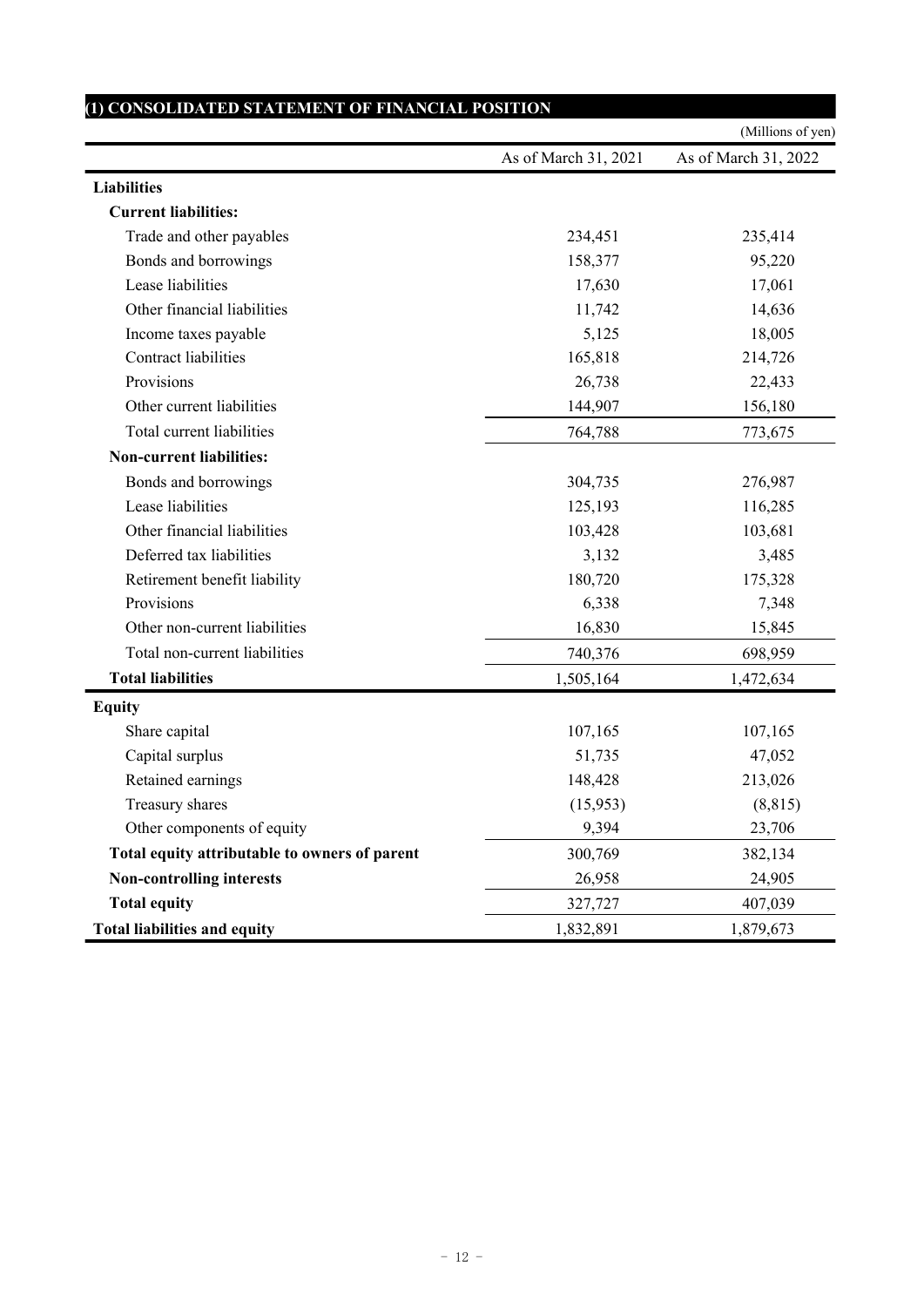## **(2) CONSOLIDATED STATEMENT OF PROFIT OR LOSS AND CONSOLIDATED STATEMENT OF COMPREHENSIVE INCOME**

## **CONSOLIDATED STATEMENT OF PROFIT OR LOSS**

|                                                                            |                                     | (Millions of yen)                   |
|----------------------------------------------------------------------------|-------------------------------------|-------------------------------------|
|                                                                            | Fiscal year ended<br>March 31, 2021 | Fiscal year ended<br>March 31, 2022 |
| Revenue                                                                    | 1,112,906                           | 1,172,904                           |
| Cost of sales                                                              | 932,932                             | 963,497                             |
| Gross profit (loss)                                                        | 179,974                             | 209,407                             |
| Selling, general and administrative expenses                               | 164,225                             | 176,600                             |
| Other income                                                               | 29,697                              | 71,452                              |
| Other expenses                                                             | 17,485                              | 22,762                              |
| <b>Operating profit (loss)</b>                                             | 27,961                              | 81,497                              |
| Finance income                                                             | 6,696                               | 9,577                               |
| Finance costs                                                              | 5,107                               | 4,624                               |
| Share of profit (loss) of investments accounted for using<br>equity method | (1,933)                             | 1,187                               |
| profit (loss) before tax                                                   | 27,617                              | 87,637                              |
| Income tax expense                                                         | 10,663                              | 18,718                              |
| profit (loss)                                                              | 16,954                              | 68,919                              |
| profit (loss) attributable to:                                             |                                     |                                     |
| Owners of parent                                                           | 13,093                              | 66,065                              |
| Non-controlling interests                                                  | 3,861                               | 2,854                               |
| profit (loss)                                                              | 16,954                              | 68,919                              |
| Earnings per share                                                         |                                     |                                     |
| Basic earnings per share (yen)                                             | 88.13                               | 439.77                              |
| Diluted earnings per share (yen)                                           | 88.13                               | 439.73                              |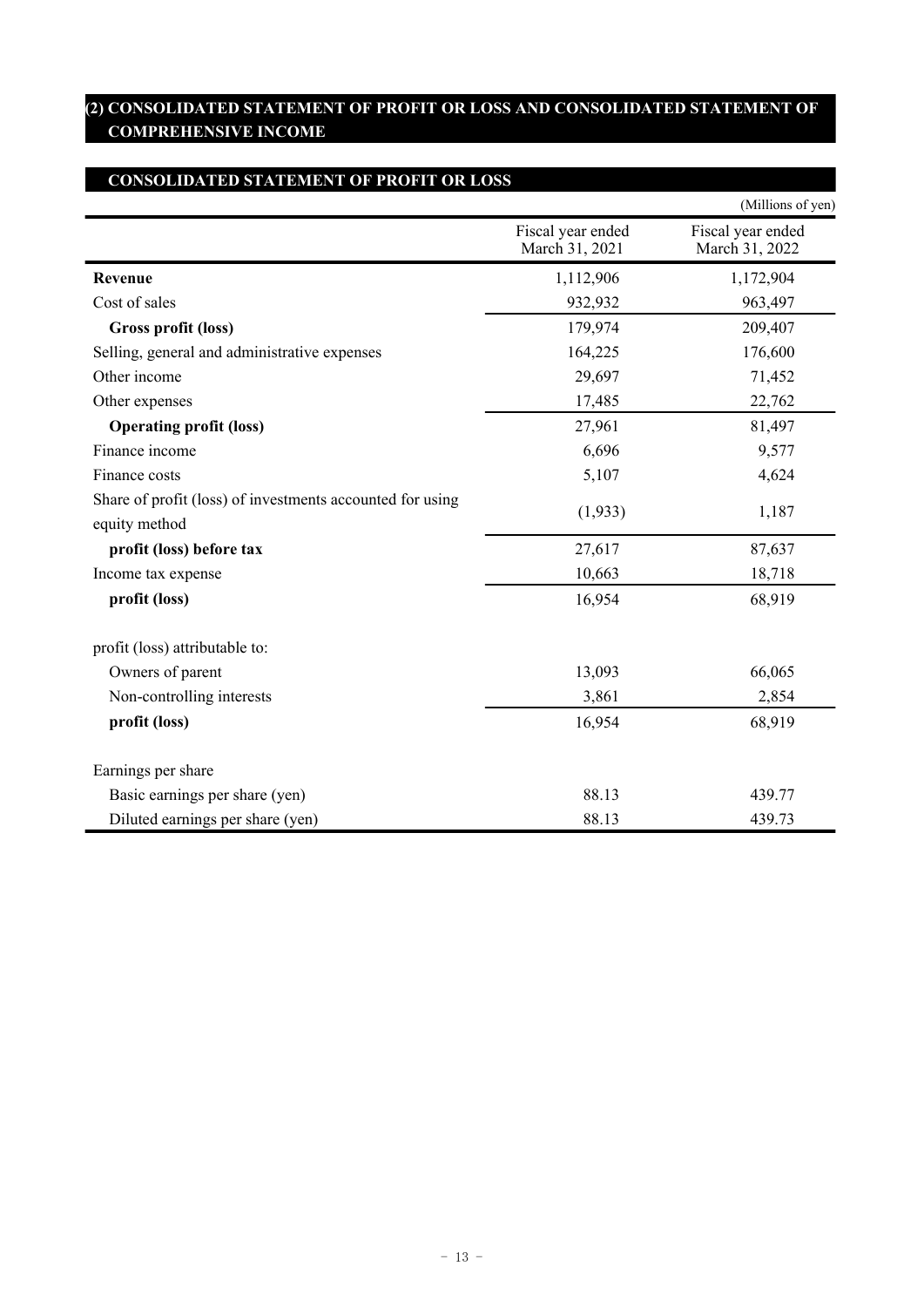|                                                                                         |                                     | (Millions of yen)                   |
|-----------------------------------------------------------------------------------------|-------------------------------------|-------------------------------------|
|                                                                                         | Fiscal year ended<br>March 31, 2021 | Fiscal year ended<br>March 31, 2022 |
| Profit (loss)                                                                           | 16,954                              | 68,919                              |
| Other comprehensive income                                                              |                                     |                                     |
| Items that will not be reclassified to profit or loss                                   |                                     |                                     |
| Financial assets measured at fair value through other<br>comprehensive income           | 2,487                               | 1,989                               |
| Remeasurements of defined benefit plans                                                 | 1,886                               | 3,794                               |
| Share of other comprehensive income of investments<br>accounted for using equity method | 176                                 | 614                                 |
| Total of items that will not be reclassified to profit or<br>loss                       | 4,549                               | 6,397                               |
| Items that may be reclassified to profit or loss                                        |                                     |                                     |
| Exchange differences on translation of foreign<br>operations                            | 7,004                               | 11,807                              |
| Cash flow hedges                                                                        | 49                                  | 108                                 |
| Share of other comprehensive income of investments<br>accounted for using equity method | 350                                 | 1,009                               |
| Total of items that may be reclassified to profit or loss                               | 7,403                               | 12,924                              |
| Other comprehensive income, net of tax                                                  | 11,952                              | 19,321                              |
| Comprehensive income                                                                    | 28,906                              | 88,240                              |
| Comprehensive income attributable to:                                                   |                                     |                                     |
| Owners of parent                                                                        | 24,010                              | 83,998                              |
| Non-controlling interests                                                               | 4,896                               | 4,242                               |
| Comprehensive income                                                                    | 28,906                              | 88,240                              |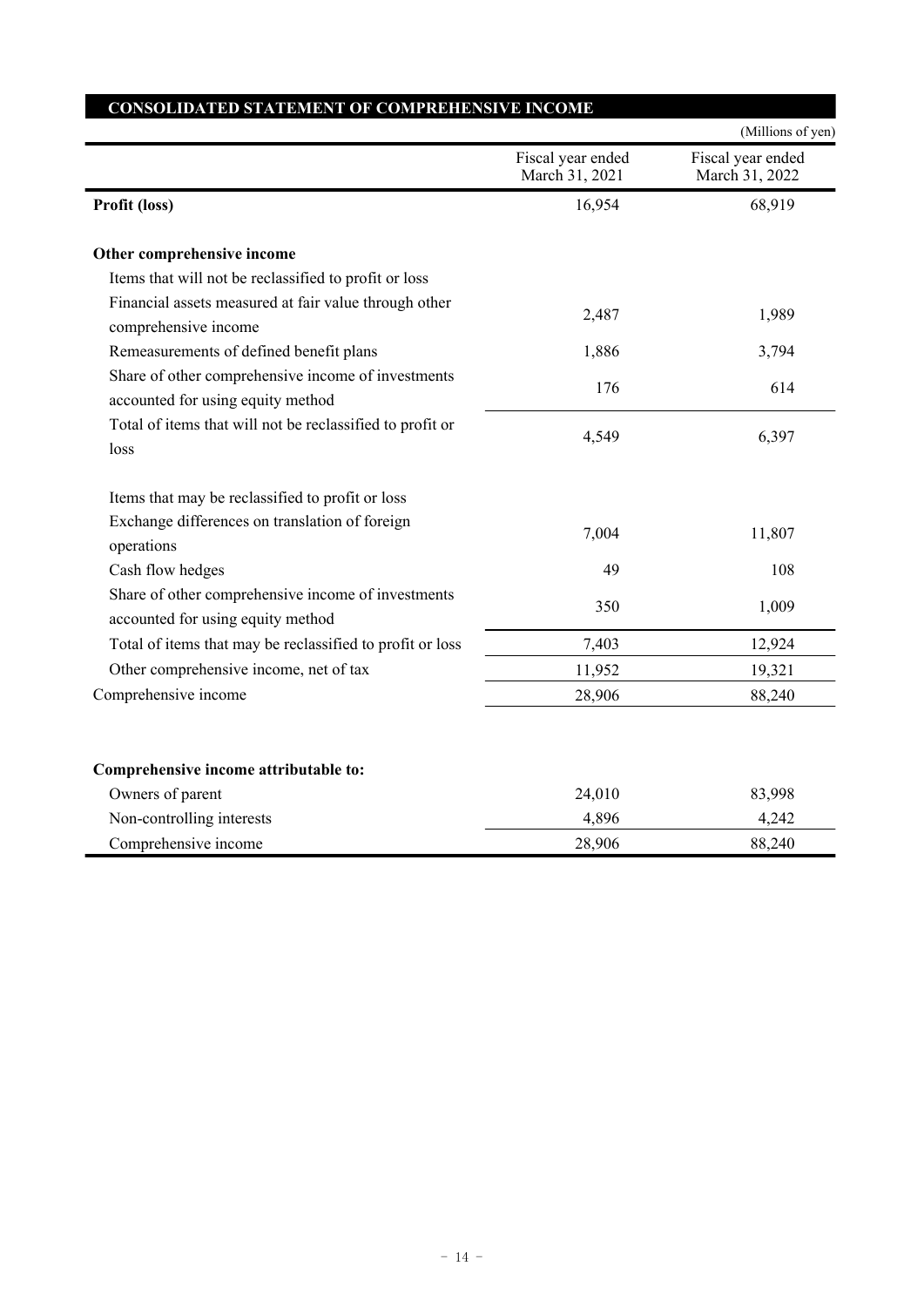# **(3) CONSOLIDATED STATEMENT OF CHANGES IN EQUITY**

Fiscal year ended March 31, 2021

|                                                                  | Equity attributable to owners of parent |                    |                      |                    |                                                                       |                     |                                                                                           |
|------------------------------------------------------------------|-----------------------------------------|--------------------|----------------------|--------------------|-----------------------------------------------------------------------|---------------------|-------------------------------------------------------------------------------------------|
|                                                                  |                                         |                    |                      |                    | Other components of equity                                            |                     |                                                                                           |
|                                                                  | Share<br>capital                        | Capital<br>surplus | Retained<br>earnings | Treasury<br>shares | Exchange<br>differences on<br>translation of<br>foreign<br>operations | Cash flow<br>hedges | Financial assets<br>measured at<br>fair value<br>through other<br>comprehensive<br>income |
| Balance as of April 1, 2020                                      | 107,165                                 | 51,779             | 136,516              | (15,899)           | (5,067)                                                               | (255)               | 5,406                                                                                     |
| Profit (loss)                                                    |                                         |                    | 13,093               |                    |                                                                       |                     |                                                                                           |
| Other comprehensive income                                       |                                         |                    |                      |                    | 6,190                                                                 | 194                 | 2,645                                                                                     |
| Total comprehensive income                                       |                                         |                    | 13,093               |                    | 6,190                                                                 | 194                 | 2,645                                                                                     |
| Purchase of treasury shares                                      |                                         |                    |                      | (312)              |                                                                       |                     |                                                                                           |
| Disposal of treasury shares                                      |                                         | (6)                |                      | 258                |                                                                       |                     |                                                                                           |
| Dividends                                                        |                                         |                    | (2,980)              |                    |                                                                       |                     |                                                                                           |
| Share-based remuneration transactions                            |                                         | (38)               |                      |                    |                                                                       |                     |                                                                                           |
| Changes in ownership interest in subsidiaries                    |                                         |                    |                      |                    |                                                                       |                     |                                                                                           |
| Transfer from other components of equity to<br>retained earnings |                                         |                    | 2,000                |                    |                                                                       |                     | (112)                                                                                     |
| Other                                                            |                                         |                    | (201)                |                    | (21)                                                                  |                     |                                                                                           |
| Total transactions with owners                                   |                                         | (44)               | (1,181)              | (54)               | (21)                                                                  |                     | (112)                                                                                     |
| Balance as of March 31, 2021                                     | 107,165                                 | 51,735             | 148,428              | (15,953)           | 1,102                                                                 | (61)                | 7,939                                                                                     |

|                                                                  | Equity attributable to owners of parent       |                                |         |         |                          |         |
|------------------------------------------------------------------|-----------------------------------------------|--------------------------------|---------|---------|--------------------------|---------|
|                                                                  | Other components of equity                    |                                | Non-    |         |                          |         |
|                                                                  | Remeasurements<br>of defined<br>benefit plans | Share<br>acquisition<br>rights | Total   | Total   | controlling<br>interests | Total   |
| Balance as of April 1, 2020                                      |                                               | 533                            | 617     | 280,178 | 25,862                   | 306,040 |
| Profit (loss)                                                    |                                               |                                |         | 13,093  | 3,861                    | 16,954  |
| Other comprehensive income                                       | 1,888                                         |                                | 10,917  | 10,917  | 1,035                    | 11,952  |
| Total comprehensive income                                       | 1,888                                         |                                | 10,917  | 24,010  | 4,896                    | 28,906  |
| Purchase of treasury shares                                      |                                               |                                |         | (312)   |                          | (312)   |
| Disposal of treasury shares                                      |                                               | (119)                          | (119)   | 133     |                          | 133     |
| Dividends                                                        |                                               |                                |         | (2,980) | (3,651)                  | (6,631) |
| Share-based remuneration transactions                            |                                               |                                |         | (38)    |                          | (38)    |
| Changes in ownership interest in subsidiaries                    |                                               |                                |         |         | 59                       | 59      |
| Transfer from other components of equity to<br>retained earnings | (1,888)                                       |                                | (2,000) |         |                          |         |
| Other                                                            |                                               |                                | (21)    | (222)   | (208)                    | (430)   |
| Total transactions with owners                                   | (1,888)                                       | (119)                          | (2,140) | (3,419) | (3,800)                  | (7,219) |
| Balance as of March 31, 2021                                     |                                               | 414                            | 9,394   | 300,769 | 26,958                   | 327,727 |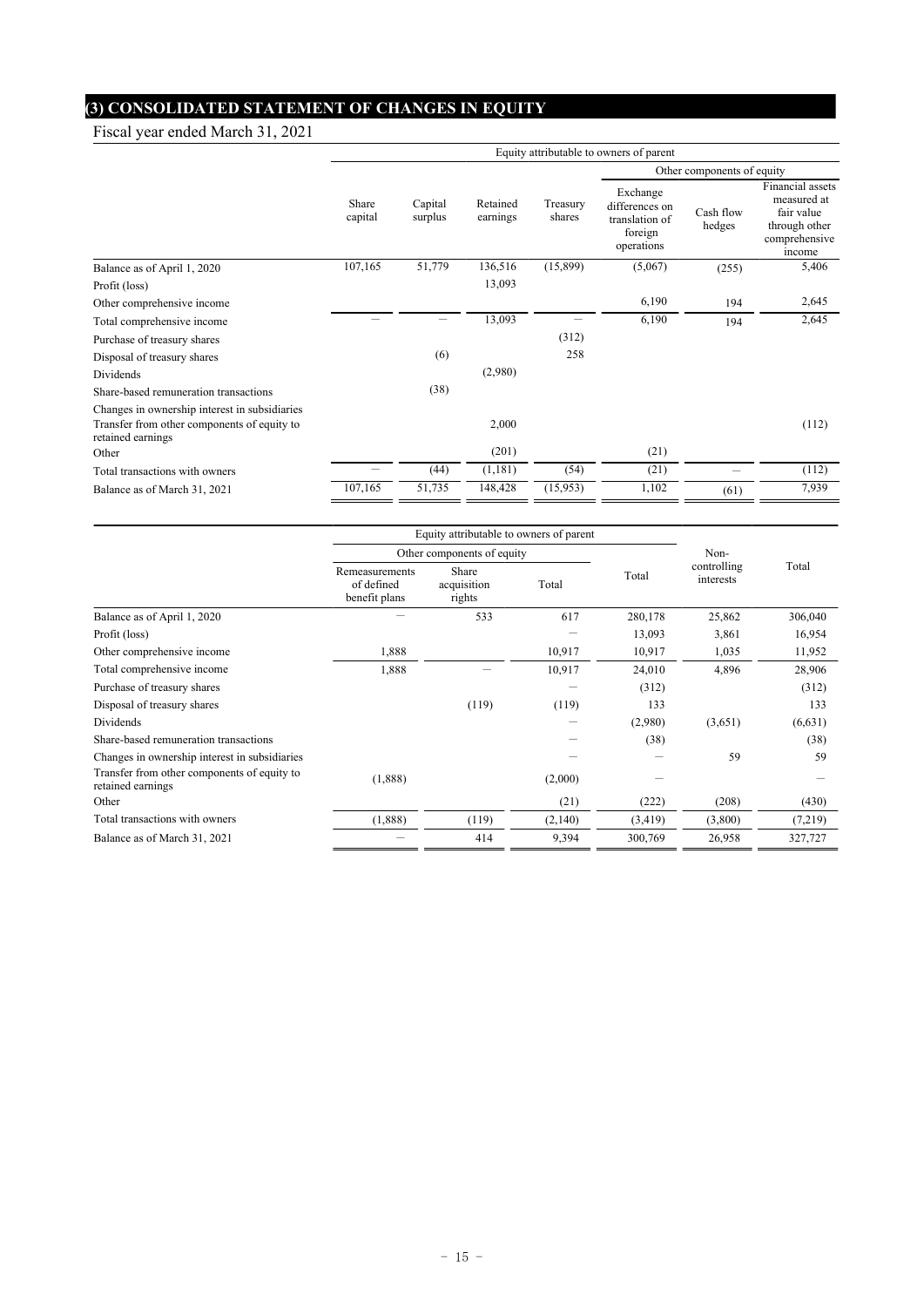## Fiscal year ended March 31, 2022

|                                                                  | Equity attributable to owners of parent |                    |                      |                    |                                                                       |                     |                                                                                           |
|------------------------------------------------------------------|-----------------------------------------|--------------------|----------------------|--------------------|-----------------------------------------------------------------------|---------------------|-------------------------------------------------------------------------------------------|
|                                                                  |                                         |                    |                      |                    | Other components of equity                                            |                     |                                                                                           |
|                                                                  | Share<br>capital                        | Capital<br>surplus | Retained<br>earnings | Treasury<br>shares | Exchange<br>differences on<br>translation of<br>foreign<br>operations | Cash flow<br>hedges | Financial assets<br>measured at<br>fair value<br>through other<br>comprehensive<br>income |
| Balance as of April 1, 2021                                      | 107,165                                 | 51,735             | 148,428              | (15,953)           | 1,102                                                                 | (61)                | 7,939                                                                                     |
| Profit (loss)                                                    |                                         |                    | 66,065               |                    |                                                                       |                     |                                                                                           |
| Other comprehensive income                                       |                                         |                    |                      |                    | 11,729                                                                | (206)               | 2,229                                                                                     |
| Total comprehensive income                                       |                                         |                    | 66,065               |                    | 11,729                                                                | (206)               | 2,229                                                                                     |
| Purchase of treasury shares                                      |                                         |                    |                      | (109)              |                                                                       |                     |                                                                                           |
| Disposal of treasury shares                                      |                                         | 5                  |                      | 154                |                                                                       |                     |                                                                                           |
| Dividends                                                        |                                         |                    | (4,555)              |                    |                                                                       |                     |                                                                                           |
| Share-based remuneration transactions                            |                                         | (5)                |                      |                    |                                                                       |                     |                                                                                           |
| Changes in ownership interest in subsidiaries                    |                                         | (4,683)            |                      | 7,093              |                                                                       |                     |                                                                                           |
| Transfer from other components of equity to<br>retained earnings |                                         |                    | 3,416                |                    |                                                                       |                     | 765                                                                                       |
| Other                                                            |                                         |                    | (328)                |                    |                                                                       | (46)                |                                                                                           |
| Total transactions with owners                                   |                                         | (4,683)            | (1, 467)             | 7,138              |                                                                       | (46)                | 765                                                                                       |
| Balance as of March 31, 2022                                     | 107,165                                 | 47,052             | 213,026              | (8, 815)           | 12,831                                                                | (313)               | 10,933                                                                                    |

|                                                                  | Equity attributable to owners of parent       |                                |         |         |                          |          |
|------------------------------------------------------------------|-----------------------------------------------|--------------------------------|---------|---------|--------------------------|----------|
|                                                                  | Other components of equity                    |                                |         |         | Non-                     |          |
|                                                                  | Remeasurements<br>of defined<br>benefit plans | Share<br>acquisition<br>rights | Total   | Total   | controlling<br>interests | Total    |
| Balance as of April 1, 2021                                      |                                               | 414                            | 9,394   | 300,769 | 26,958                   | 327,727  |
| Profit (loss)                                                    |                                               |                                |         | 66,065  | 2,854                    | 68,919   |
| Other comprehensive income                                       | 4,181                                         |                                | 17,933  | 17,933  | 1,388                    | 19,321   |
| Total comprehensive income                                       | 4,181                                         |                                | 17,933  | 83,998  | 4,242                    | 88,240   |
| Purchase of treasury shares                                      |                                               |                                |         | (109)   |                          | (109)    |
| Disposal of treasury shares                                      |                                               | (159)                          | (159)   |         |                          |          |
| <b>Dividends</b>                                                 |                                               |                                |         | (4,555) | (3,978)                  | (8, 533) |
| Share-based remuneration transactions                            |                                               |                                |         | (5)     |                          | (5)      |
| Changes in ownership interest in subsidiaries                    |                                               |                                |         | 2,410   | (2,326)                  | 84       |
| Transfer from other components of equity to<br>retained earnings | (4,181)                                       |                                | (3,416) |         |                          |          |
| Other                                                            |                                               |                                | (46)    | (374)   | 9                        | (365)    |
| Total transactions with owners                                   | (4,181)                                       | (159)                          | (3,621) | (2,633) | (6,295)                  | (8,928)  |
| Balance as of March 31, 2022                                     |                                               | 255                            | 23,706  | 382,134 | 24,905                   | 407,039  |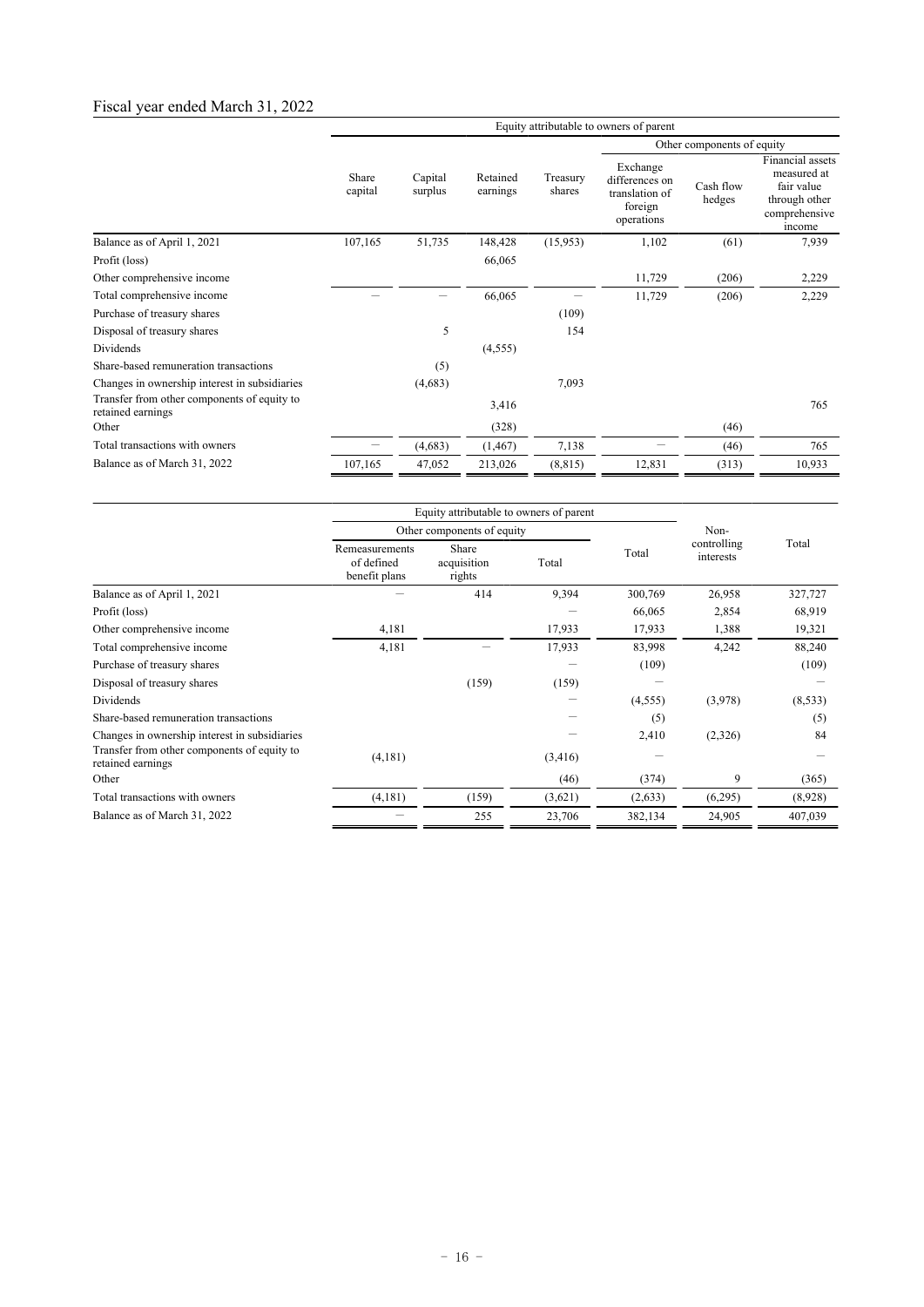|                                                                                                                  |                                     | (Millions of yen)                   |
|------------------------------------------------------------------------------------------------------------------|-------------------------------------|-------------------------------------|
|                                                                                                                  | Fiscal year ended<br>March 31, 2021 | Fiscal year ended<br>March 31, 2022 |
| <b>Cash flows from operating activities</b>                                                                      |                                     |                                     |
| Profit (loss) before tax                                                                                         | 27,617                              | 87,637                              |
| Depreciation, amortization and impairment losses                                                                 | 80,185                              | 84,193                              |
| Finance income and finance costs                                                                                 | 3,442                               | 2,391                               |
| Share of loss (profit) of investments accounted for using<br>equity method                                       | 1,933                               | (1,187)                             |
| Loss (gain) on sale of property, plant and equipment,<br>intangible assets and investment property               | (26,312)                            | (66, 051)                           |
| Decrease (increase) in trade receivables                                                                         | (3,076)                             | (2,521)                             |
| Decrease (increase) in contract assets                                                                           | (9,178)                             | (11,480)                            |
| Decrease (increase) in inventories and prepayments                                                               | 4,136                               | (15,320)                            |
| Increase (decrease) in trade payables                                                                            | (42, 277)                           | (5,082)                             |
| Increase (decrease) in contract liabilities                                                                      | 16,641                              | 47,026                              |
| Other                                                                                                            | (1, 427)                            | 2,970                               |
| Subtotal                                                                                                         | 51,684                              | 122,576                             |
| Interest received                                                                                                | 382                                 | 396                                 |
| Dividends received                                                                                               | 4,699                               | 2,153                               |
| Interest paid                                                                                                    | (4,004)                             | (3,615)                             |
| Income taxes paid                                                                                                | (16,381)                            | (7, 355)                            |
| Net cash provided by (used in) operating activities                                                              | 36,380                              | 114,155                             |
| <b>Cash flows from investing activities</b>                                                                      |                                     |                                     |
| Purchase of property, plant and equipment, intangible<br>assets and investment property                          | (57, 458)                           | (45, 574)                           |
| Proceeds from sale of property, plant and equipment,<br>intangible assets and investment property                | 33,162                              | 73,229                              |
| Purchase of investments (including investments<br>accounted for using equity method)                             | (11,009)                            | (3, 124)                            |
| Proceeds from sale and redemption of investments<br>(including investments accounted for using equity<br>method) | 978                                 | 4,591                               |
| Proceeds from sale of equity interest in subsidiaries                                                            | 295                                 | 144                                 |
| Other                                                                                                            | (6, 450)                            | (1,340)                             |
| Net cash provided by (used in) investing activities                                                              | (40, 482)                           | 27,926                              |

## $- 17 -$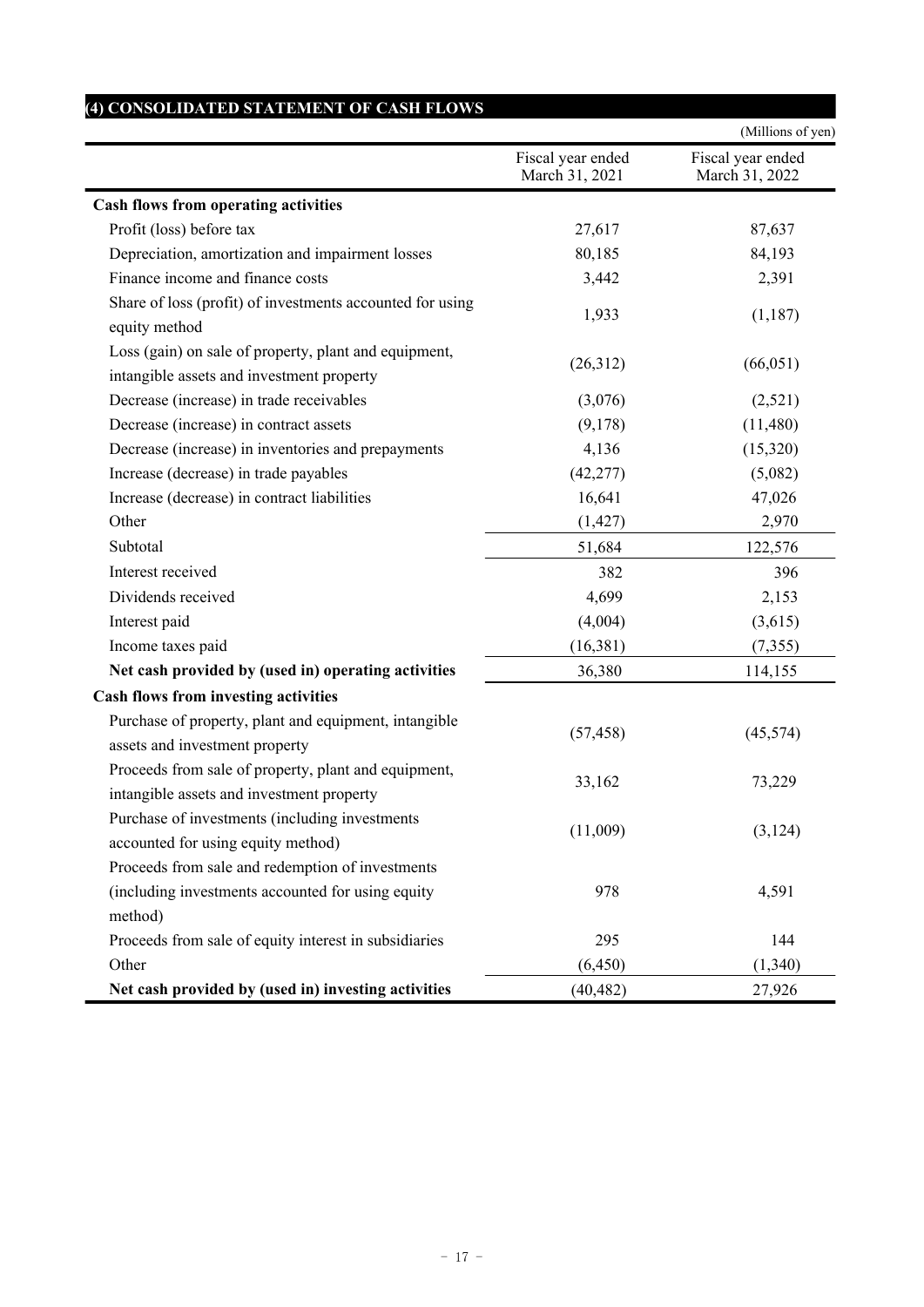|                                                                                                      |                                     | (Millions of yen)                   |
|------------------------------------------------------------------------------------------------------|-------------------------------------|-------------------------------------|
|                                                                                                      | Fiscal year ended<br>March 31, 2021 | Fiscal year ended<br>March 31, 2022 |
| <b>Cash flows from financing activities</b>                                                          |                                     |                                     |
| Net increase (decrease) in short-term borrowings                                                     | (43, 633)                           | (50, 579)                           |
| Net increase (decrease) in commercial papers                                                         | (56,000)                            |                                     |
| Proceeds from long-term borrowings                                                                   | 117,911                             | 14,625                              |
| Repayments of long-term borrowings                                                                   | (39, 473)                           | (36,570)                            |
| Proceeds from issuance of bonds                                                                      | 30,000                              |                                     |
| Redemption of bonds                                                                                  | (10,000)                            | (20,000)                            |
| Repayments of lease liabilities                                                                      | (19, 244)                           | (20, 553)                           |
| Decrease (increase) in treasury shares                                                               | 131                                 | (6)                                 |
| Dividends paid                                                                                       | (2,983)                             | (4, 541)                            |
| Capital contribution from non-controlling interests                                                  | 59                                  | 85                                  |
| Dividends paid to non-controlling interests                                                          | (3,722)                             | (3,966)                             |
| Increase in other financial liabilities                                                              | 3,203                               | 3,464                               |
| Decrease in other financial liabilities                                                              | (674)                               | (3,513)                             |
| Other                                                                                                | 713                                 | 65                                  |
| Net cash provided by (used in) financing activities                                                  | (23, 712)                           | (121, 489)                          |
| Effect of exchange rate change on cash and cash<br>equivalents                                       | 3,245                               | 4,131                               |
| Net increase (decrease) in cash and cash equivalents                                                 | (24, 569)                           | 24,723                              |
| Cash and cash equivalents at beginning of period                                                     | 145,738                             | 120,766                             |
| Decrease in cash and cash equivalents resulting from<br>exclusion of subsidiaries from consolidation | (403)                               |                                     |
| Cash and cash equivalents at end of period                                                           | 120,766                             | 145,489                             |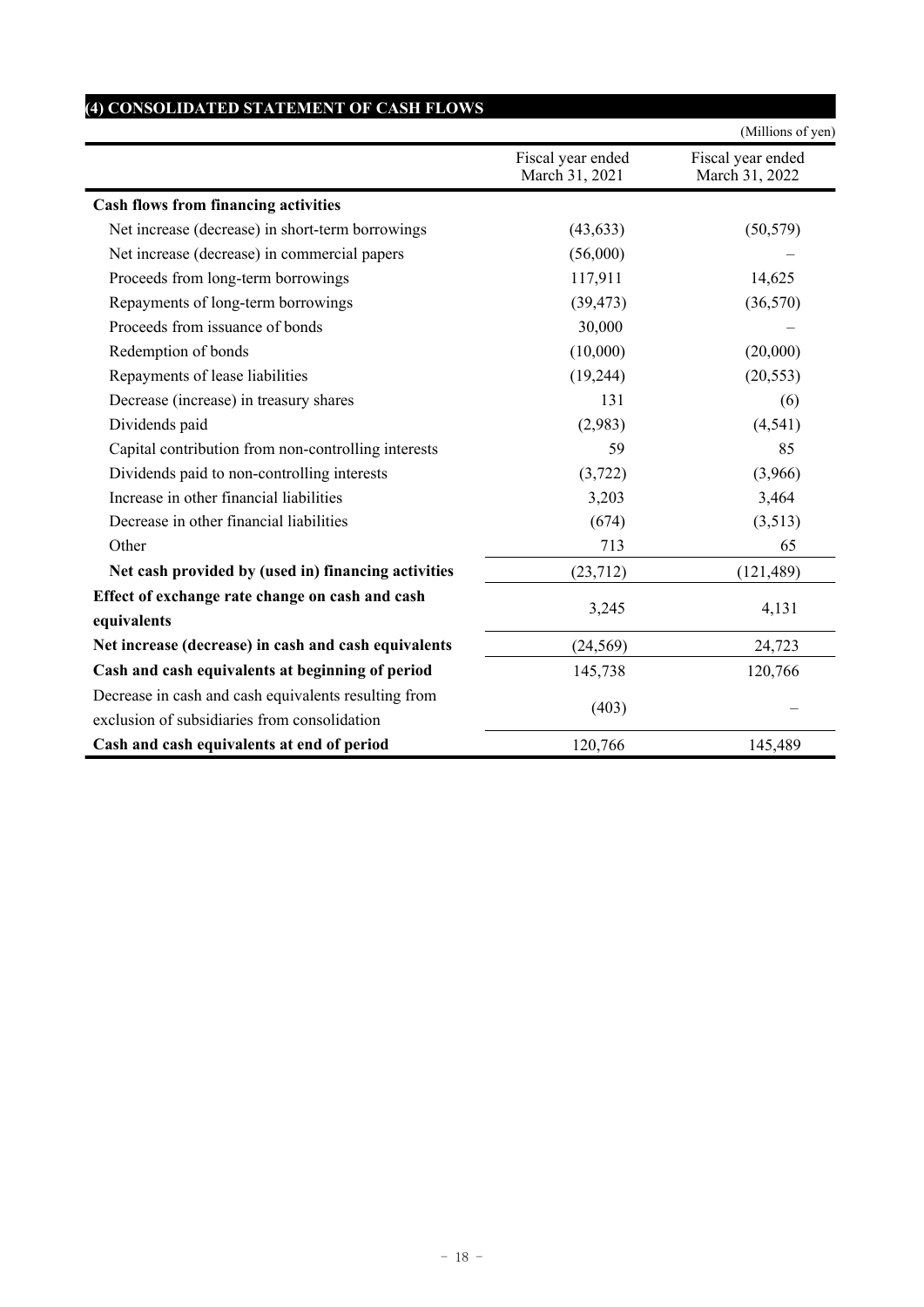### **(5) NOTES TO THE CONSOLIDATED FINANCIAL STATEMENTS**

#### **NOTES ON PREMISE OF GOING CONCERN**

Not applicable

#### **CHANGES IN ACCOUNTING POLICIES**

Significant accounting policies applied by the IHI Group in the consolidated financial statements are the same as those in the consolidated financial statements for the previous fiscal year.

## **ADDITIONAL INFORMATION**

#### *Recording of deferred tax assets*

The IHI Group recorded additional deferred tax assets due to expected increases in future taxable profit as a result of estimation of its future taxable profit at this point and consideration of recoverability of deferred tax assets. As a result, the IHI Group recorded income tax expense (profit) of ¥(6,831) million yen for the fiscal year ended March 31, 2022.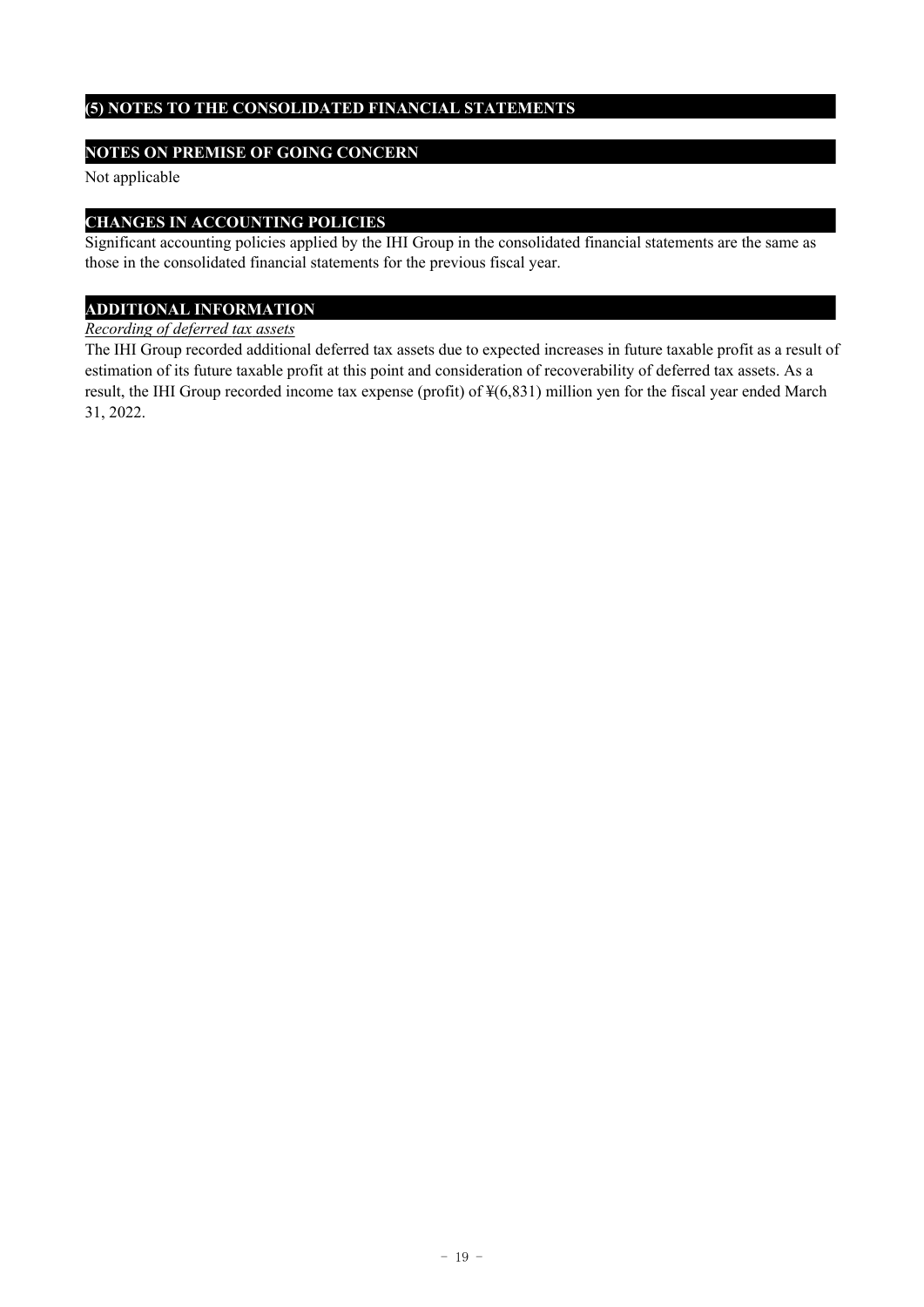#### **SEGMENT INFORMATION**

#### **1. Overview of reportable segments**

The business segments are constituent units of the IHI Group for which separate financial information is available. The Board of Directors periodically examines these segments for the purpose of deciding the allocation of management resources and evaluating operating performance.

The IHI Group organizes SBUs by products and services and allocates Business Areas to control these SBUs. Each Business Area manages and supervises the SBUs' execution of business strategies, allocates management resources necessary for execution of the SBUs' business strategies. SBUs shall be the units possessing complete business processes including sales, developments, designs, productions, constructions, services, etc. based on the visions and strategies drawn up by Business Areas. Each SBU is an organization executing business and responsible for ensuring a profit in the SBU.

Based on the above, the IHI Group consists of segments by these Business Areas and sets the Business Areas of "Resources, Energy and Environment," "Social Infrastructure and Offshore Facilities," "Industrial Systems and General-Purpose Machinery," and "Aero Engine, Space and Defense" as its reportable segments. There are no aggregated business segments when deciding these reportable segments.

| Reportable segments                                     | Main businesses, products and services                                                                                                                                                                                                                                  |
|---------------------------------------------------------|-------------------------------------------------------------------------------------------------------------------------------------------------------------------------------------------------------------------------------------------------------------------------|
| Resources, Energy and<br>Environment                    | Power systems (power systems plants for land use and power systems for ships),<br>Carbon solutions (boilers and storage facilities), Nuclear energy (components for<br>nuclear power plants)                                                                            |
| Social Infrastructure and<br><b>Offshore Facilities</b> | Bridges and water gates, Transport systems, Shield systems, Concrete<br>construction materials, Urban development (real estate sales and rental)                                                                                                                        |
| Industrial Systems and<br>General-Purpose<br>Machinery  | Vehicular turbochargers, Parking, Rotating machineries (compressors, separation<br>systems, turbochargers for ships), Heat treatment and surface engineering,<br>Transport machineries, Logistics and industrial systems (logistics systems,<br>industrial machineries) |
| Aero Engine, Space and<br>Defense                       | Aero engines, Rocket systems and space utilization systems, Defense systems                                                                                                                                                                                             |

Main businesses, products and services belonging to each segment are as follows: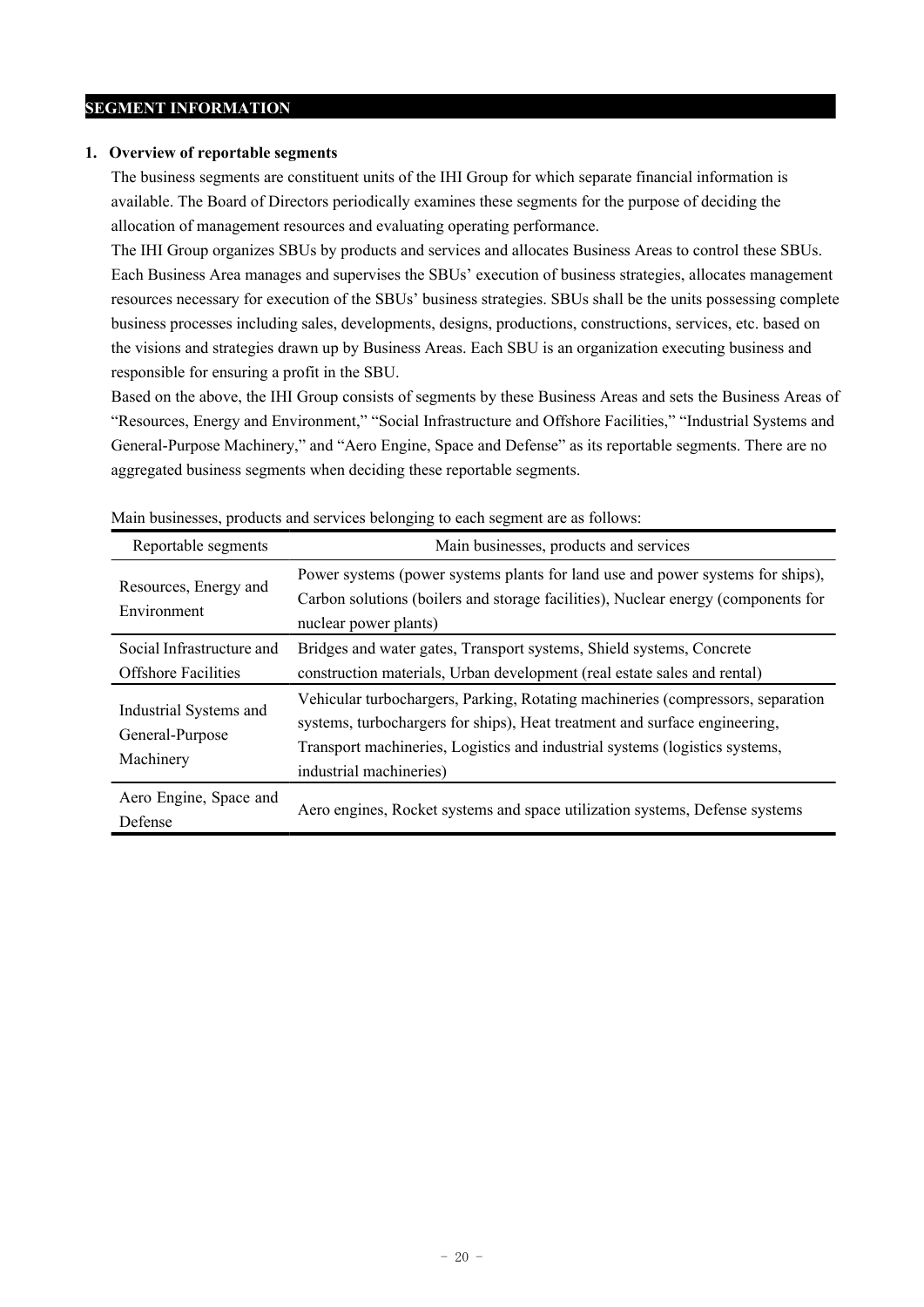#### **2. Information about reportable segments**

Fiscal year ended March 31, 2021 (Millions of yen)

|  | (Millions of ven |  |
|--|------------------|--|

|                                                                                  | <b>Reportable Segments</b>              |                                                        |                                                               |                                      |           |                          |           |                          |              |
|----------------------------------------------------------------------------------|-----------------------------------------|--------------------------------------------------------|---------------------------------------------------------------|--------------------------------------|-----------|--------------------------|-----------|--------------------------|--------------|
|                                                                                  | Resources,<br>Energy and<br>Environment | Social<br>Infrastructure<br>and Offshore<br>Facilities | Industrial<br>Systems and<br>General-<br>Purpose<br>Machinery | Aero Engine,<br>Space and<br>Defense | Total     | Others<br>(Note 1)       | Total     | Adjustment<br>(Note 2)   | Consolidated |
| Revenue                                                                          |                                         |                                                        |                                                               |                                      |           |                          |           |                          |              |
| Revenue from<br>external customers                                               | 315,722                                 | 148,243                                                | 363,314                                                       | 248,736                              | 1,076,015 | 36,891                   | 1,112,906 | $\overline{\phantom{m}}$ | 1,112,906    |
| Intersegment revenue<br>and transfers                                            | 1,953                                   | 9,709                                                  | 10,946                                                        | 2,783                                | 25,391    | 23,698                   | 49,089    | (49,089)                 |              |
| Total                                                                            | 317,675                                 | 157,952                                                | 374,260                                                       | 251,519                              | 1,101,406 | 60,589                   | 1,161,995 | (49,089)                 | 1,112,906    |
| Segment profit (loss)<br>(Note 3)                                                | 19,181                                  | 17,131                                                 | 11,446                                                        | (40, 179)                            | 7,579     | 2,339                    | 9,918     | 18,043                   | 27,961       |
| Segment assets                                                                   | 293,473                                 | 298,929                                                | 335,561                                                       | 692,838                              | 1,620,801 | 177,656                  | 1,798,457 | 34,434                   | 1,832,891    |
| <b>Others</b>                                                                    |                                         |                                                        |                                                               |                                      |           |                          |           |                          |              |
| Depreciation and<br>amortization                                                 | 6,323                                   | 9,842                                                  | 13,912                                                        | 33,416                               | 63,493    | 2,791                    | 66,284    | 10,156                   | 76,440       |
| Impairment losses                                                                | 605                                     | $\overline{\phantom{0}}$                               | 3,140                                                         | $\overline{\phantom{0}}$             | 3,745     | $\overline{\phantom{m}}$ | 3,745     | $\overline{\phantom{0}}$ | 3,745        |
| Share of profit (loss)<br>of investments<br>accounted for using<br>equity method | 45                                      |                                                        | 308                                                           | 583                                  | 936       | (2,799)                  | (1, 863)  | (70)                     | (1,933)      |
| Investments<br>accounted for using<br>equity method                              | 197                                     |                                                        | 2,872                                                         | 23,655                               | 26,724    | 21,736                   | 48,460    |                          | 48,460       |
| Capital expenditures                                                             | 3,952                                   | 7,329                                                  | 9,772                                                         | 19,565                               | 40.618    | 2,885                    | 43,503    | 4,855                    | 48,358       |

Notes: 1. The "Others" classification consists of business that is not included in reportable segments. It includes inspection and measurement business, the manufacture and sale of equipment and the like related to such business, and other service operations.

- 2. The details of adjustment are as follows:
	- (1) Adjustment of segment profit (loss) represents intersegment transactions of ¥169 million and unallocated corporate income of ¥17,874 million.
	- (2) Adjustment of ¥34,434 million for segment assets includes eliminations of intersegment receivables and payables of ¥(126,702) million and corporate assets unallocated to each reportable segment of ¥161,136 million among cash and cash equivalents, property, plant and equipment, and other financial assets. It mainly consists of IHI's surplus funds under management, including cash and deposits, and securities.
	- (3) Adjustment of depreciation and amortization represents depreciation and amortization not allocated to each reportable segment.
	- (4) Adjustment of capital expenditures represents corporate capital expenditures not allocated to each reportable segment.
- 3. Segment profit (loss) is adjusted with operating profit (loss) in the consolidated statement of profit or loss.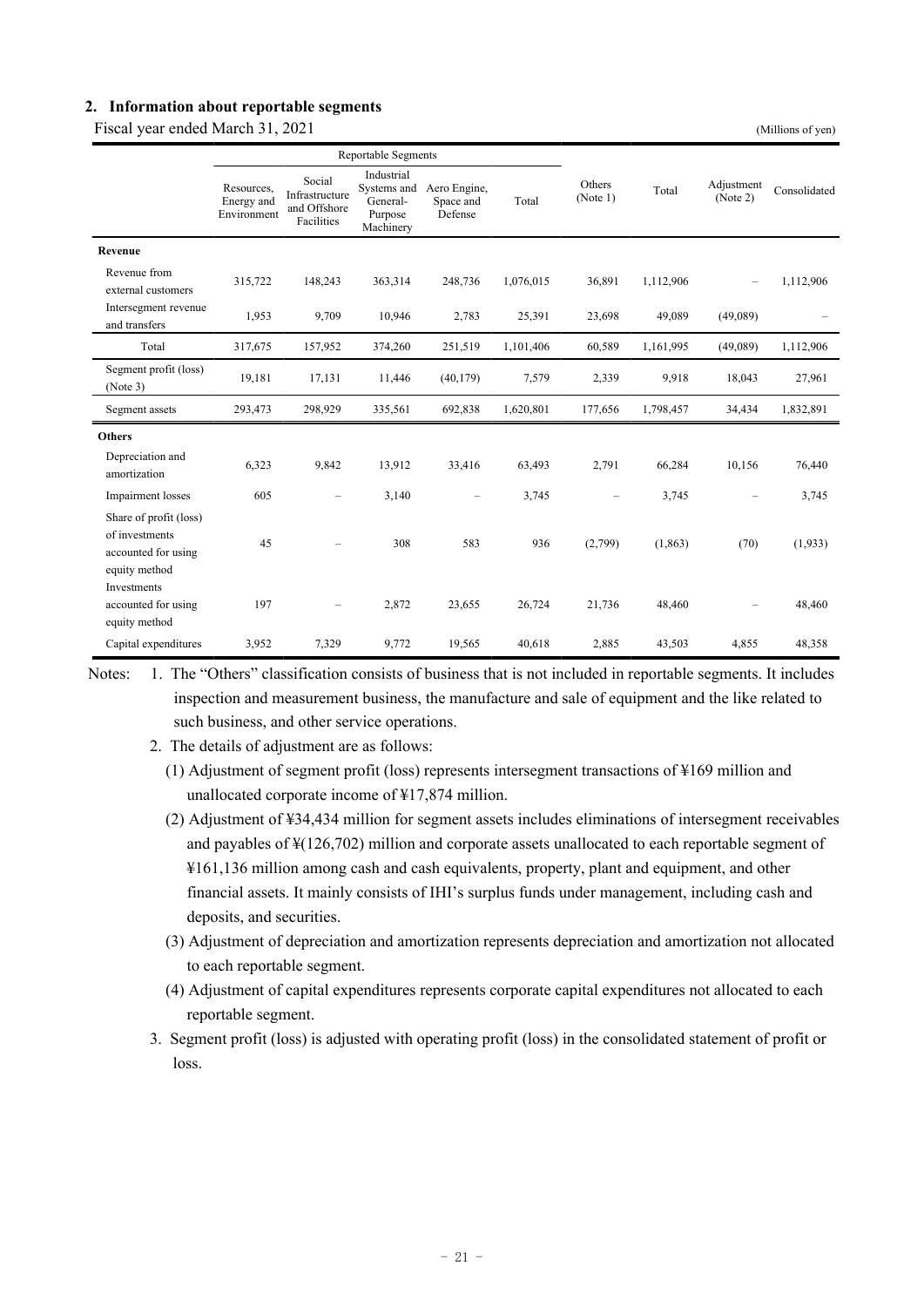#### Fiscal year ended March 31, 2022 (Millions of yen)

|                                                                                  | <b>Reportable Segments</b>              |                                                        |                                                               |                                      |           |                    |           |                          |              |
|----------------------------------------------------------------------------------|-----------------------------------------|--------------------------------------------------------|---------------------------------------------------------------|--------------------------------------|-----------|--------------------|-----------|--------------------------|--------------|
|                                                                                  | Resources,<br>Energy and<br>Environment | Social<br>Infrastructure<br>and Offshore<br>Facilities | Industrial<br>Systems and<br>General-<br>Purpose<br>Machinery | Aero Engine,<br>Space and<br>Defense | Total     | Others<br>(Note 1) | Total     | Adjustment<br>(Note 2)   | Consolidated |
| Revenue                                                                          |                                         |                                                        |                                                               |                                      |           |                    |           |                          |              |
| Revenue from<br>external customers                                               | 342,430                                 | 157,445                                                | 369,848                                                       | 262,295                              | 1,132,018 | 40,886             | 1,172,904 | $\overline{\phantom{m}}$ | 1,172,904    |
| Intersegment revenue<br>and transfers                                            | 2,019                                   | 9,905                                                  | 7,141                                                         | 2,994                                | 22,059    | 21,877             | 43,936    | (43,936)                 |              |
| Total                                                                            | 344,449                                 | 167,350                                                | 376,989                                                       | 265,289                              | 1,154,077 | 62,763             | 1,216,840 | (43,936)                 | 1,172,904    |
| Segment profit (loss)<br>(Note 3)                                                | 22,992                                  | 15,363                                                 | 12,854                                                        | (9,370)                              | 41,839    | (1,011)            | 40,828    | 40,669                   | 81,497       |
| Segment assets                                                                   | 300,107                                 | 290,963                                                | 329,745                                                       | 716,302                              | 1,637,117 | 184,138            | 1,821,255 | 58,418                   | 1,879,673    |
| <b>Others</b>                                                                    |                                         |                                                        |                                                               |                                      |           |                    |           |                          |              |
| Depreciation and<br>amortization                                                 | 6,115                                   | 10,186                                                 | 13,623                                                        | 31,821                               | 61,745    | 2,894              | 64,639    | 9,797                    | 74,436       |
| Impairment losses                                                                | 193                                     | 775                                                    | 3,996                                                         | $\overline{\phantom{0}}$             | 4,964     | 4,793              | 9,757     | $\overline{\phantom{0}}$ | 9,757        |
| Share of profit (loss)<br>of investments<br>accounted for using<br>equity method | 11                                      | $\overline{\phantom{0}}$                               | (444)                                                         | 1,337                                | 904       | 283                | 1,187     | $\overline{\phantom{m}}$ | 1,187        |
| Investments<br>accounted for using<br>equity method                              | 162                                     | $\overline{\phantom{0}}$                               | 4,108                                                         | 27,818                               | 32,088    | 24,644             | 56,732    |                          | 56,732       |
| Capital expenditures                                                             | 5,351                                   | 6,319                                                  | 9,620                                                         | 15,119                               | 36,409    | 1,715              | 38,124    | 5,205                    | 43,329       |

Notes: 1. The "Others" classification consists of business that is not included in reportable segments. It includes inspection and measurement business, the manufacture and sale of equipment and the like related to such business, and other service operations.

- 2. The details of adjustment are as follows:
	- (1) Adjustment of segment profit (loss) represents intersegment transactions of ¥(222) million and unallocated corporate income of ¥40,891 million.
	- (2) Adjustment of ¥58,418 million for segment assets includes eliminations of intersegment receivables and payables of ¥(123,741) million and corporate assets unallocated to each reportable segment of ¥182,159 million among cash and cash equivalents, property, plant and equipment, and other financial assets. It mainly consists of IHI's surplus funds under management, including cash and deposits, and securities.
	- (3) Adjustment of depreciation and amortization represents depreciation and amortization not allocated to each reportable segment.
	- (4) Adjustment of capital expenditures represents corporate capital expenditures not allocated to each reportable segment.
- 3. Segment profit (loss) is adjusted with operating profit (loss) in the consolidated statement of profit or loss.